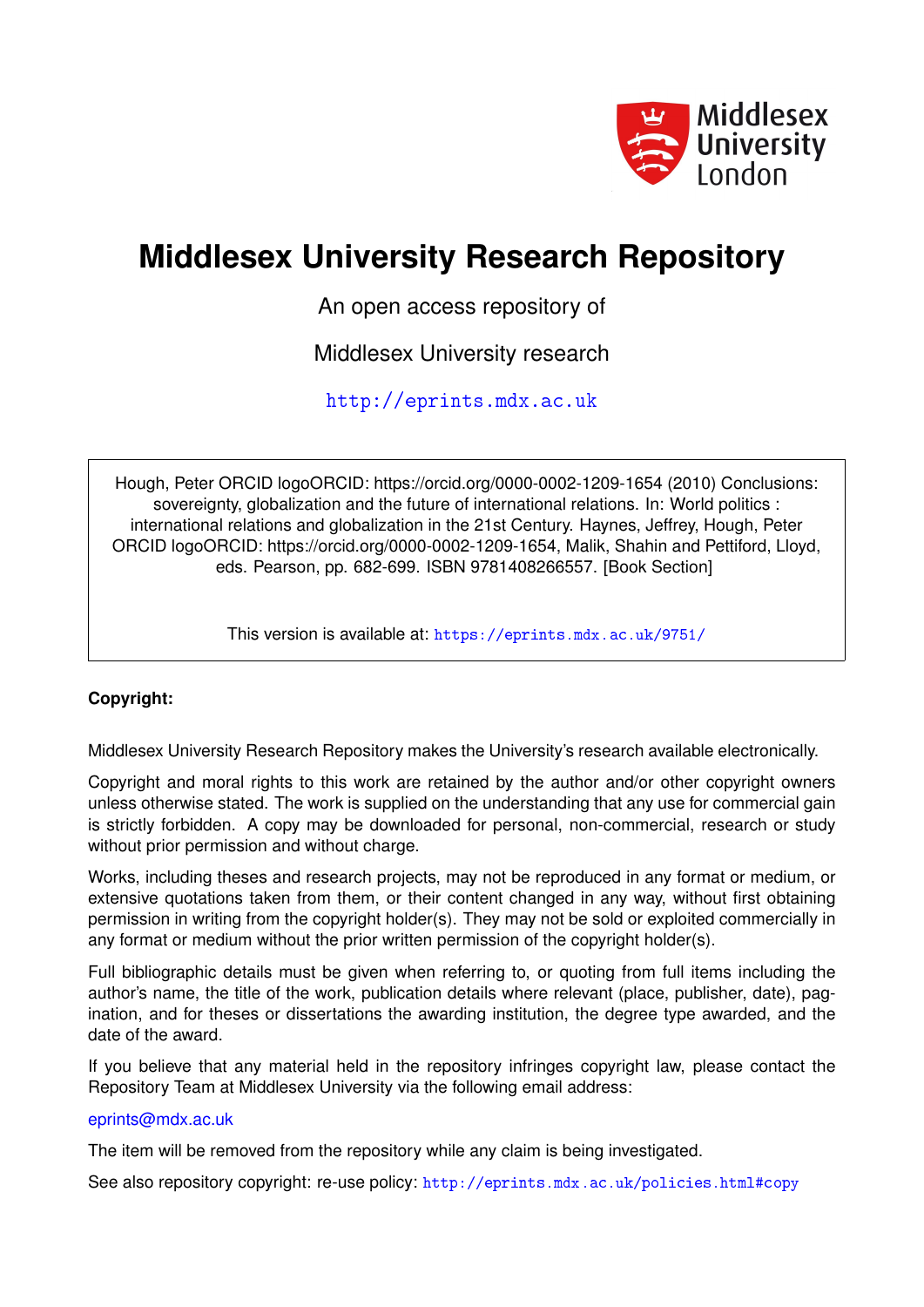**Chapter 33 33 Conclusions: Sovereignty, Globalization and the Future of International Relations.SOVEREIGNTY AND THE FUTURE OF INTERNATIONAL RELATIONS- THE STATE IN DECLINE?** 

#### **Introduction**



Formatted: Font: Bold

Formatted: Left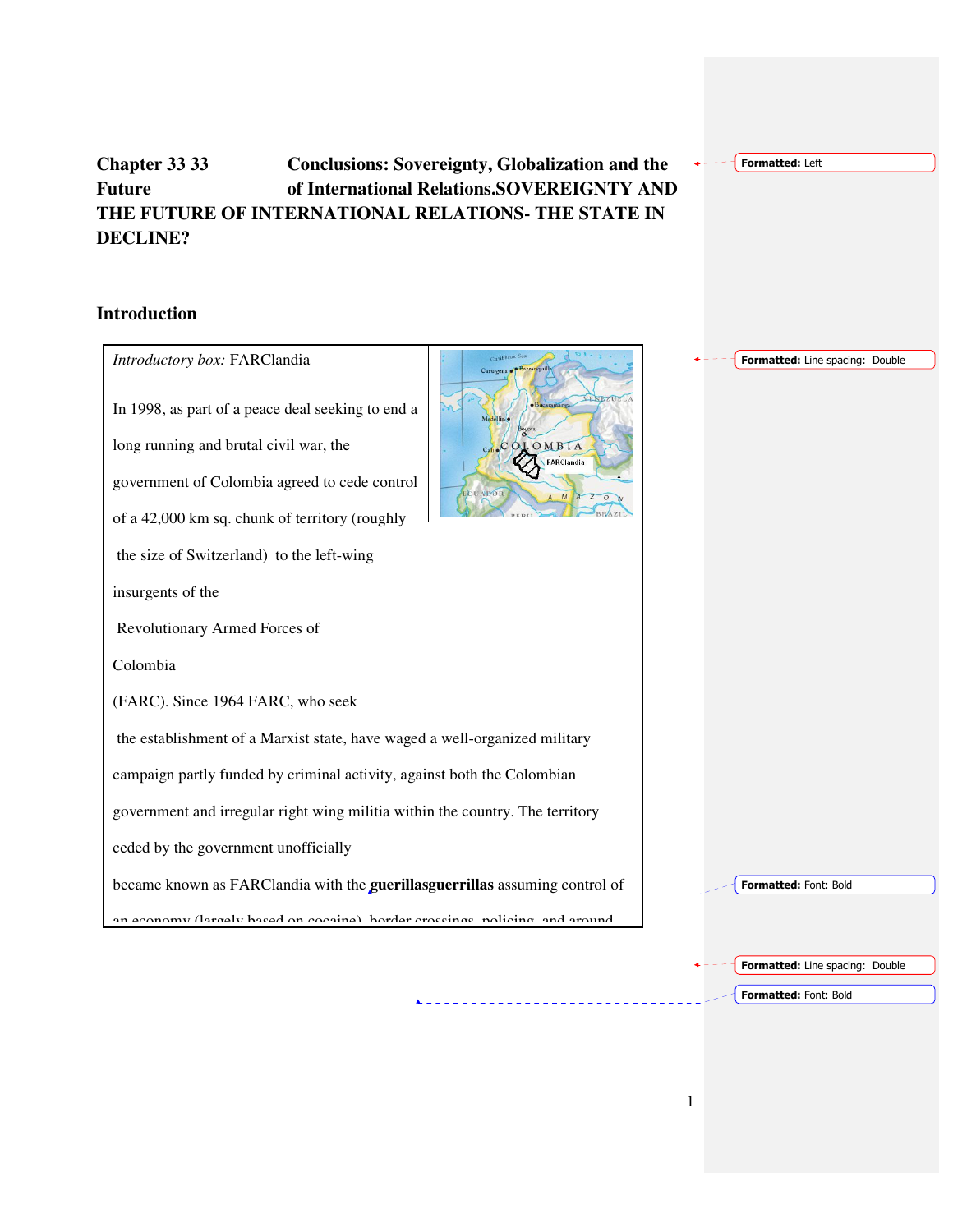Although this represents an extreme example, many governments across the world struggle to assert their sovereign control, leading some to speculate that we may soon enter a postsovereign age in which our conventional image of the political world divided into just under 200 autonomous states is superseded by a new, more globalized order.

Throughout this book you have explored how the international political system has evolved. You have learned about the persistence of perennial international political issues concerning military and economic interactions between states and also about the impact of 'newer' issues dealing with concerns such as environmental change and human rights. You have also learned about how international organizations have emerged to facilitate dealing with the increased range of issues on the international political agenda and about the evolution of IR theories seeking to conceptualize all of this. Underpinning all of this is sovereignty and contention over whether the significance of this concept is changing, in line with a globalizing world. This is explored in this, final chapter.

Formatted: No Spacing

Formatted: No Spacing, Line spacing: Double, Tab stops: 4.22 cm, Left

Formatted: Line spacing: Double

Formatted: Font: 11 pt, Not Bold

In this chapter you will learn about the followingcome to be able to;

- Understand Tthe legal and political meaning of sovereignty.
- •
- Evaluate Rrival perspectives on the significance of sovereignty in the contemporary world.
- The idea of global civil society.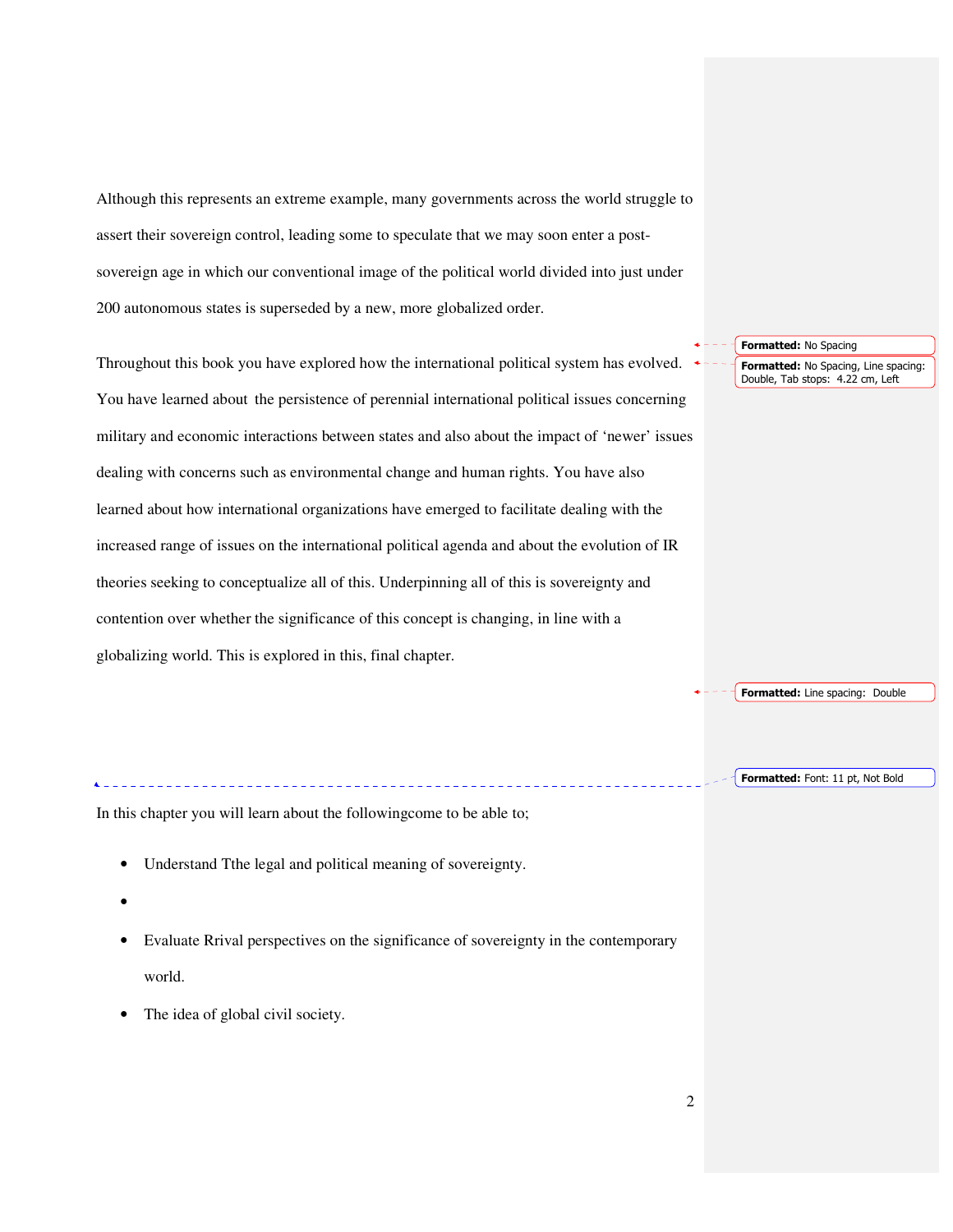• Compare competing theoretical predictions over whether the future of international relations will be continue to be based on interactions between sovereign states or on some alternative form of global governance.

#### **Sovereignty**

**Sovereignty** is the basis of statehood and, hence, is central to the orthodox understanding of the political world as a system of states. Politically, there are two sides to sovereignty; an internal and an external dimension.

#### i) *Internal sovereignty*

Internally, sovereignty refers to exclusive political control. Hence a state's government can be referred to as the *sovereign*, in that it is the ultimate source of legal and political power. The government, be it a monarchy, dictatorship or democratically elected cabinet, is solely responsible for making and upholding the most important laws of the land. The world's sovereign entities, of course, come in many shapes and sizes and many states devolve some powers to regional governors but, even in the most decentralized political systems, certain key responsibilities reside exclusively with the central government and it's agencies. Monetary policy and foreign policy are never devolved and sovereigns have an exclusive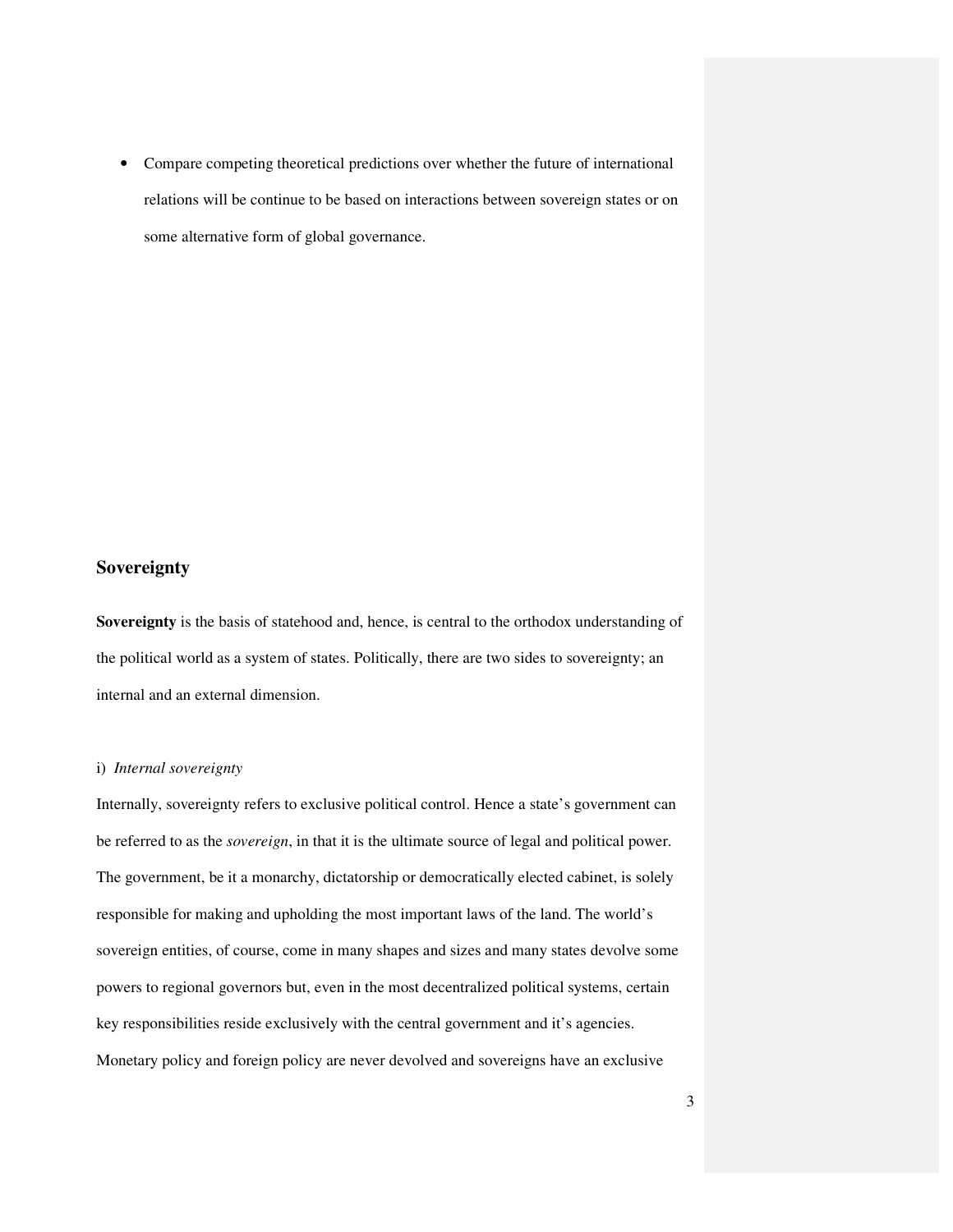right to use force to uphold the law, through the enforcement agencies of the police and military forces. Hence the use of force by non-sovereign entities (such as armed secessionist movements) is invariably denounced by the governments affected as illegitimate and 'terrorism'.

#### ii) *External sovereignty*

The exercize of internal sovereignty also has external significance since exclusive legal and political control over a country must also mean that other governments have no right to interfere in that state's affairs. In addition to this right of non-interference, sovereignty also confers upon a country legal equality with other sovereigns including the right to be an entity in diplomacy and international law. Hence non-sovereign entities in international relations are denied a seat and a vote in the United Nations and most other intergovernmental organizations and also the right to have diplomats protected by laws of immunity stationed in other states. Hence whilst colonies of sovereign states (such as Greenland, a colony of Denmark or Puerto Rico, a colony of the US) and disputed territories (such as North Cyprus or Taiwan) can interact with other countries, they are not able to engage as fully in international relations as they would if they were sovereign.

What, then, distinguishes a sovereign state from any other sort of territory? In **Public International Law** the key reference point is the Montevideo Convention, which arose out of an International Conference of American States in 1933. The Convention sought to clarify the which territories of the Americas were entitled to enjoy the privileges of sovereignty and, in doing so, came to be seen by the wider international community as an expression of **customary international law** (i.e. having applicability the world over as accepted practise) (see box 33.12).

Formatted: Font: Bold

#### Formatted: Font: Bold

4

Comment [p1]: Okay, but is there anything to say about the Montevideo Convention? Anything on why it was drafted in the first place? Readers probably won't know what it was.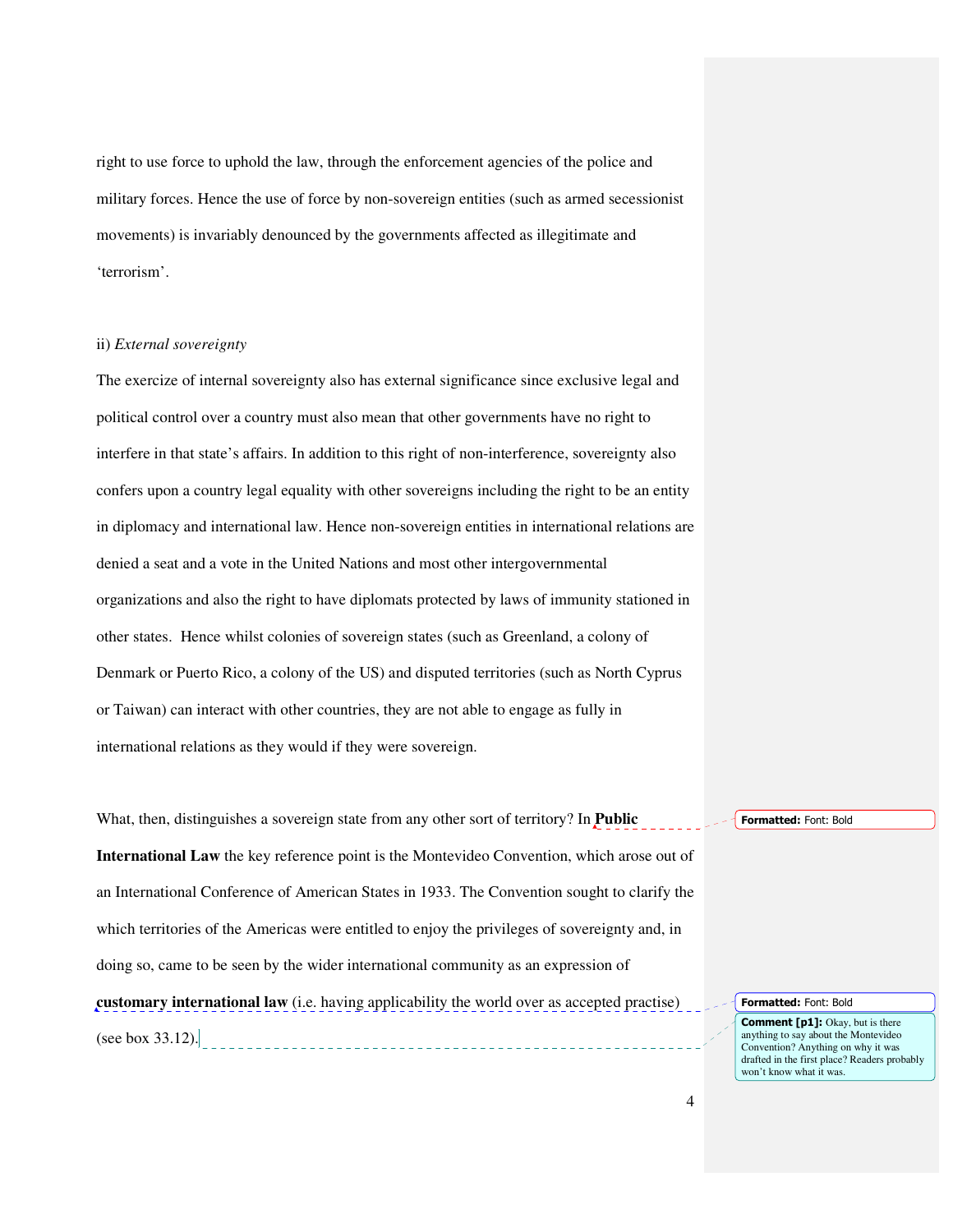*Box 33.1 the legal basis of statehood*

Montevideo Convention on Rights and Duties of States 1933

A 'state' must have;

- a) A permanent population
- b) Defined territory
- c) A government capable of maintaining effective control

Predictably, the third legal criteria for statehood is the most contentious and less easily defined, but the first and second are not without controversy and are enshrined in International Law for a good reason. There are many uninhabited islands and tracts of land in the world which are deemed in International Law to be *terra nullius* or territory of no one. In order to avoid the potential chaos of states scrambling to claim any inhospitable chunks of rock that lie above sea level for purely economic reasons (i.e. to gain exclusive rights for extracting resources or fishing in the surrounding seas) International Law considers such places to be beyond sovereign reach. The most prominent example of this is Antarctica, actually covered by a specific treaty, the 1959 Antarctic Treaty. Antarctica remains *terra nullius* in spite of the teams of scientists who periodically reside on the continent and the sometimes bizarre efforts of governments like Argentina's to assert sovereign control through

Formatted: Indent: Left: 0 cm, Hanging: 0.95 cm, Line spacing: Double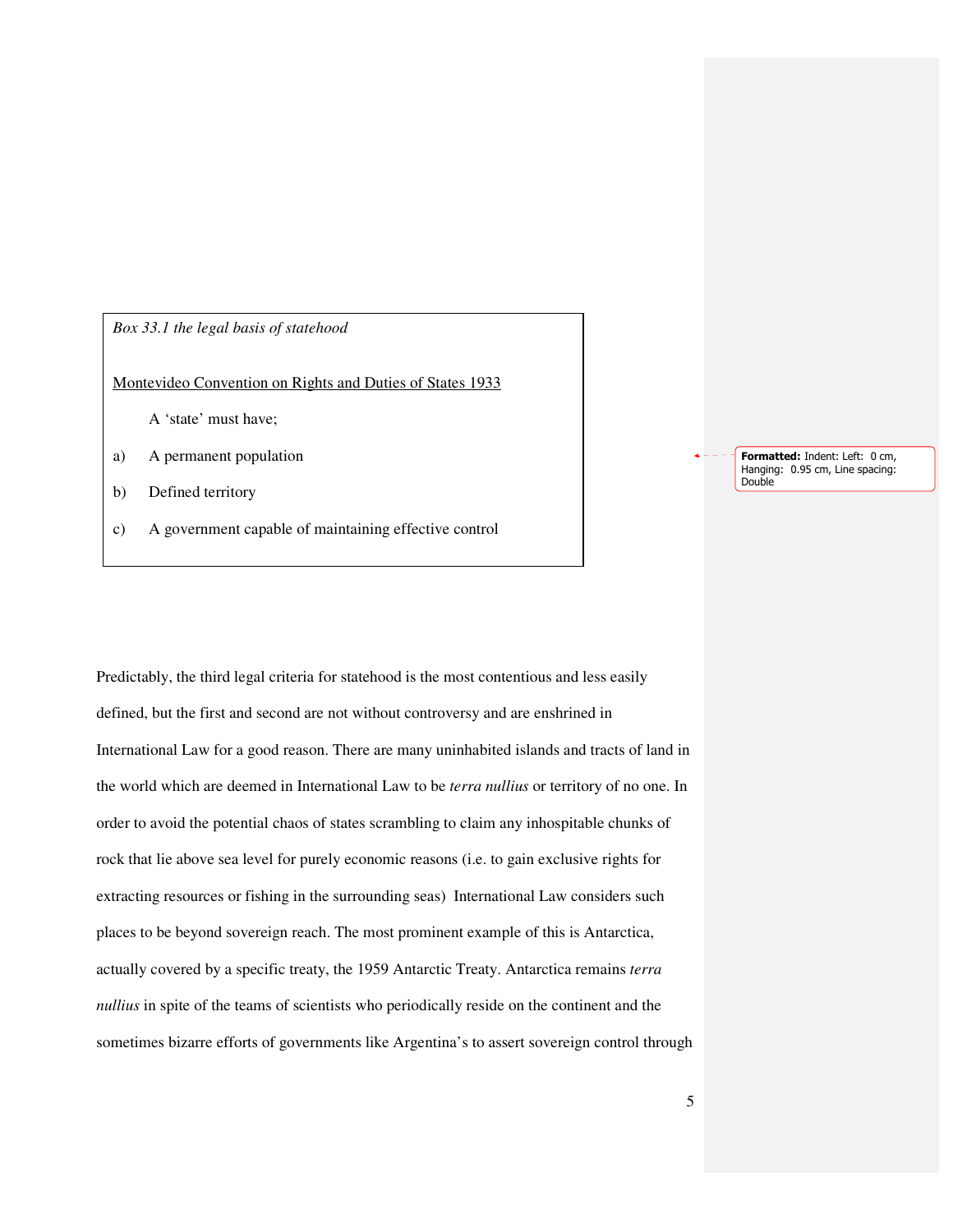acts such as flying out couples there to get married and even pregnant women to give birth. Such events are not deemed sufficient in law to constitute a permanent human occupation.

Claims to statehood have also sometimes been made in instances where there is no land but there are people purporting to be citizens of a country. The self-styled principality of Sealand was founded by UK citizen Paddy Roy Bates (Prince Roy) on an abandoned British World War Two fort in the North Sea, outside of UK territorial jurisdiction (and which, under International Law, should have been disbanded by the British at the close of the war). Although Sealand has no prospect of being accepted as a sovereign state the fact that it is beyond the jurisdictional reach of any country has created some legal headaches. Prince Roy, for example, has profited from allowing internet providers to operate from the fort unrestricted by British, or any other national, laws. Beyond producing such jurisdictional grey areas, some have come to speculate that *cyberstates*, comprising online virtual communities of citizens, could soon come to pose a challenge to the level of control governments have over their country's societies as people's loyalties and interests shift to cyberspace (Smith 2008).

The third criteria for statehood (a government capable of maintaining effective control) is more open to interpretation and is triggered by diplomatic recognition; the official acknowledgement of a newcomer amongst their ranks by the existing members of the sovereign club. This is usually followed by the new state's diplomats being allowed to operate, under the protection of law, in other states and also take up their place in the United Nations (replacing the previous regime of that country if it is a case of a revolution changing the sovereign). Hence becoming a sovereign state is somewhat akin to joining an exclusive

Comment [p2]: Very peculiar! Excellent stuff.

Comment [p3]: This is interesting. I remember reading about a cyber Yugoslavia, but I can't remember the book (I think it's a bit out of date now, anyway). Could make for an interesting box?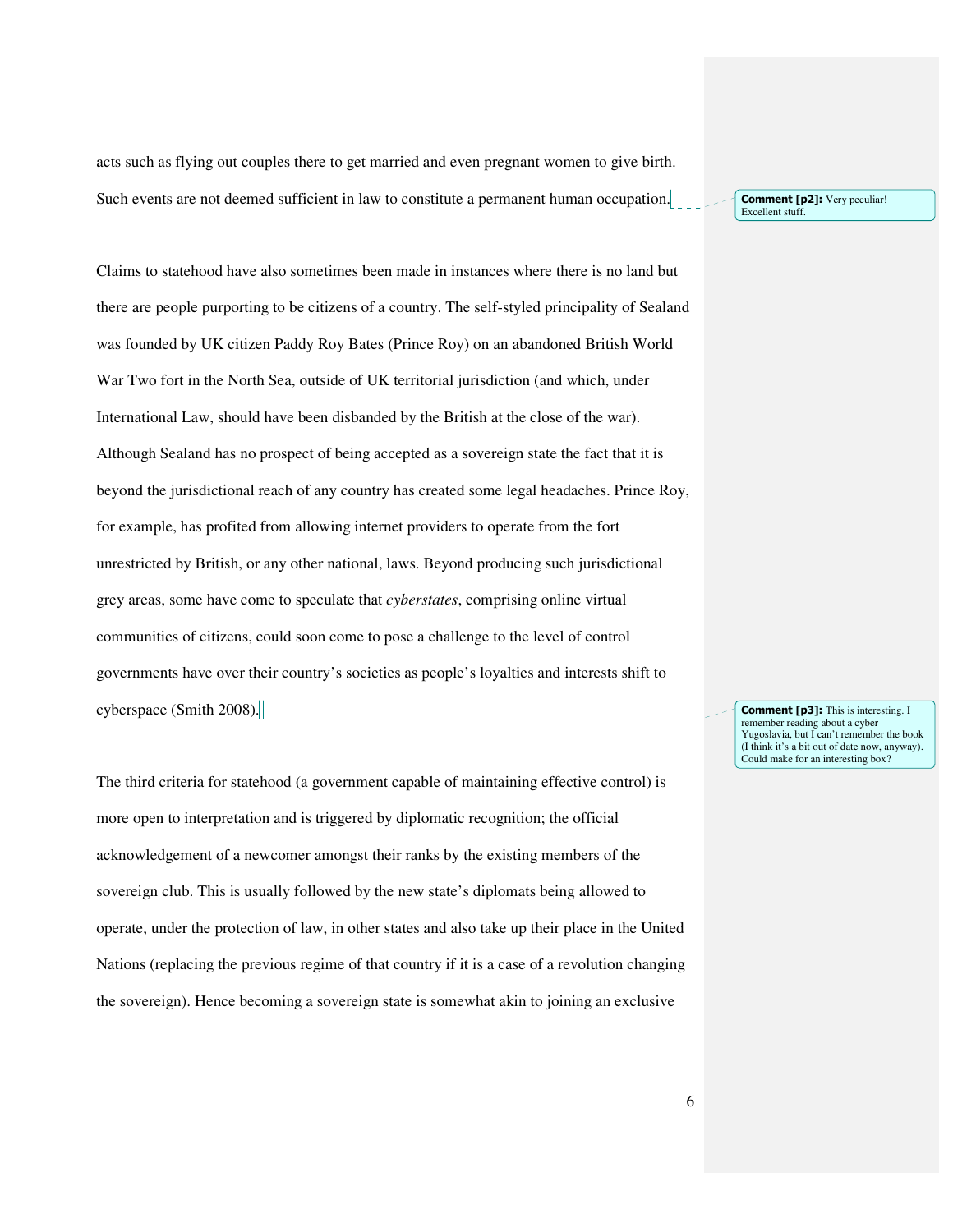golf club in that to get in you need to be an adult and have some clubs but must, crucially, also be judged suitable by the current members.

The traditional practise for judging the suitability of a new sovereign state is, however, supposed to be a value-free determination as to whether the new government is in control or not, rather than a show of support for the newcomer, which may be an emotive issue given that they may well have emerged from a civil war or revolution. This tradition, known in International Law as the *Lauterpacht doctrine*- after Austro-Hungarian born lawyer Hersch Lauterpacht, is still broadly followed but diplomatic recognition became more politicized during the **Cold War** and is today not entirely value-free. The US heralded a new tendency to withhold recognition of new states it found unpalatable by failing to recognize Communist China after the 1949 revolution. The British, in contrast, followed the Lauterpacht doctrine and recognized the post-revolutionary regime in China despite sharing the same ideological hostility to Communism as their American allies. Thirty years on, however, much of the international community had come to share the US's laxer interpretation of the Lauterpacht doctrine and when the UK became the first government to recognize the Pol Pot regime in Cambodia they were isolated and widely vilified by their fellow sovereigns for conferring legitimacy on a genocidal dictator. A side-effect of not recognizing governments as a statement of disapproval of their human rights record, however, is that in doing so you cede any real prospect of diplomatic leverage over that government. This will make it difficult to undertake foreign policy initiatives to improve human rights and sometimes even to enact diplomatic initiatives for purely self-serving reasons. This became apparent in the aftermath of the September  $11<sup>th</sup>$  2001 strikes when neither the US nor any of their Western allies could wield any direct diplomatic pressure over the Taliban regime in Afghanistan to give up al-Qua'ida operatives within their territory or secure the release of several hostages. Giving

Comment [p4]: Quickly explain why it's called the Lauterpacht doctrine.

Comment [p5]: Why?

Formatted: Superscript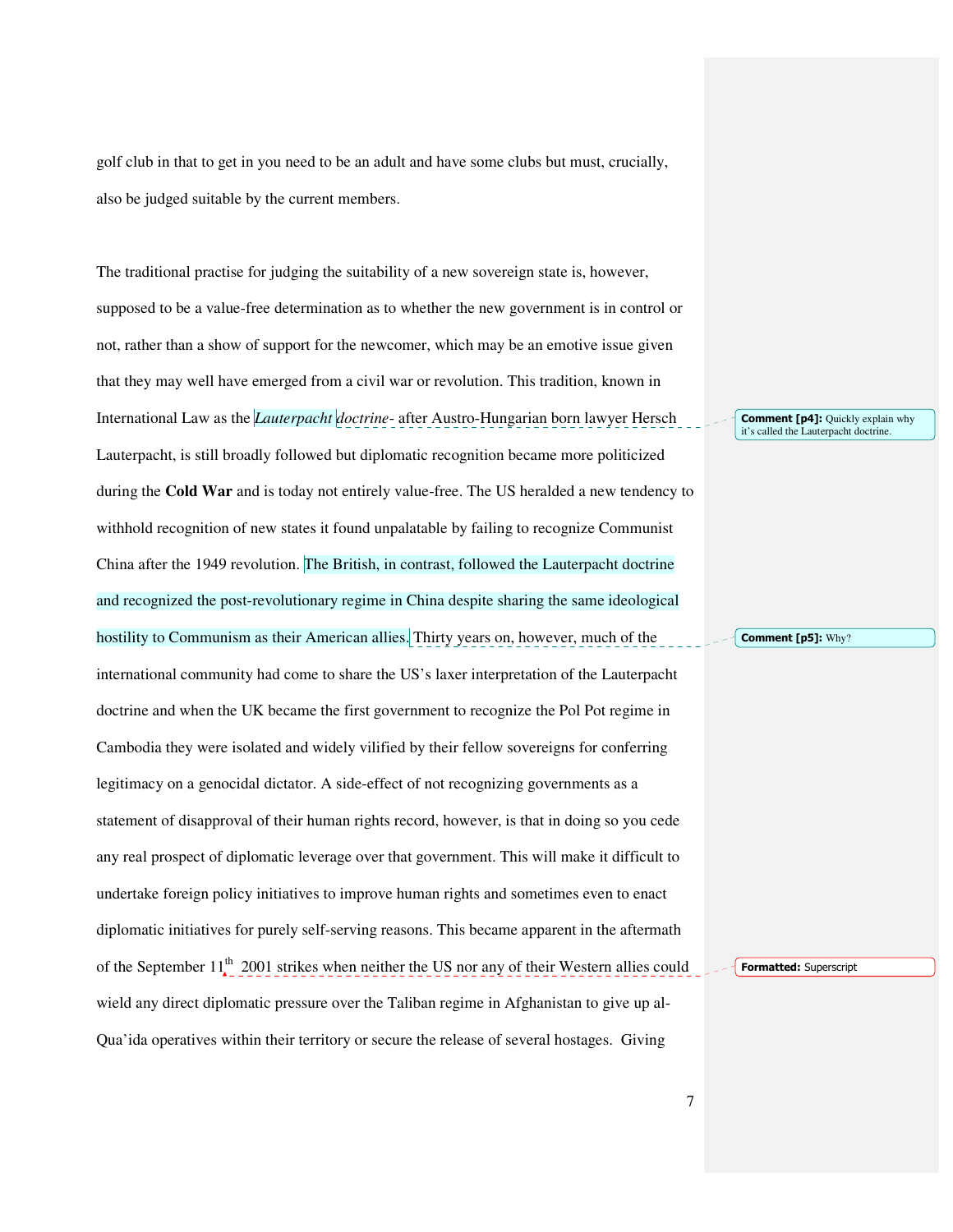diplomatic recognition to the Taliban would doubtless have been controversial, given their appalling human rights record, but it could also have provided a means of influencing them short of the full-scale war that was quickly resorted to.

Sovereignty became established at the 1648 **Treaty of Westphalia**, which ended the Wars of the Reformation that pitted Northern Protestant Europe against the Catholic South. The Protestant victory resulted in a peace treaty which asserted that Europe's kingdoms were not answerable to the Pope or any other external authority, thus enshrining the notion of sovereignty in international relations. Hence what is often referred to as the 'Westphalian Ssystem' of sovereign states was inaugurated, a system we still have today over three hundred and fifty yearsnearly half a millennium later. In the  $17<sup>th</sup>$  Century sovereignty was only considered relevant to Europe and so did not restrain its great powers from continuing to colonize lands outside of their continent. With the onset of decolonization in the  $19<sup>th</sup>$  and  $20<sup>th</sup>$ Centuries, however, the Westphalian system and the notion of sovereignty as underpinning international relations became **globalized**. The independence of Namibia in 1990- the last colony of Africa- is often considered to mark the completion of this process. By 201009 there were 192 states in the United Nations covering nearly all the land mass of the world bar Antarctica. The colonies that remain - like Puerto Rico of or the UK's Falklands Islands- do so because they are happy to be that way, maintaining the protection of their imperial power whilst largely running their own internal affairs.

Whilst sSovereignty may hasve globalized but many contend that globalization from the mid 20th Century, in a number of ways, has also served to undermine the concept.

a)*Dominance by superpowers* 

Comment [p6]: Link to **globalisation** in the glossary.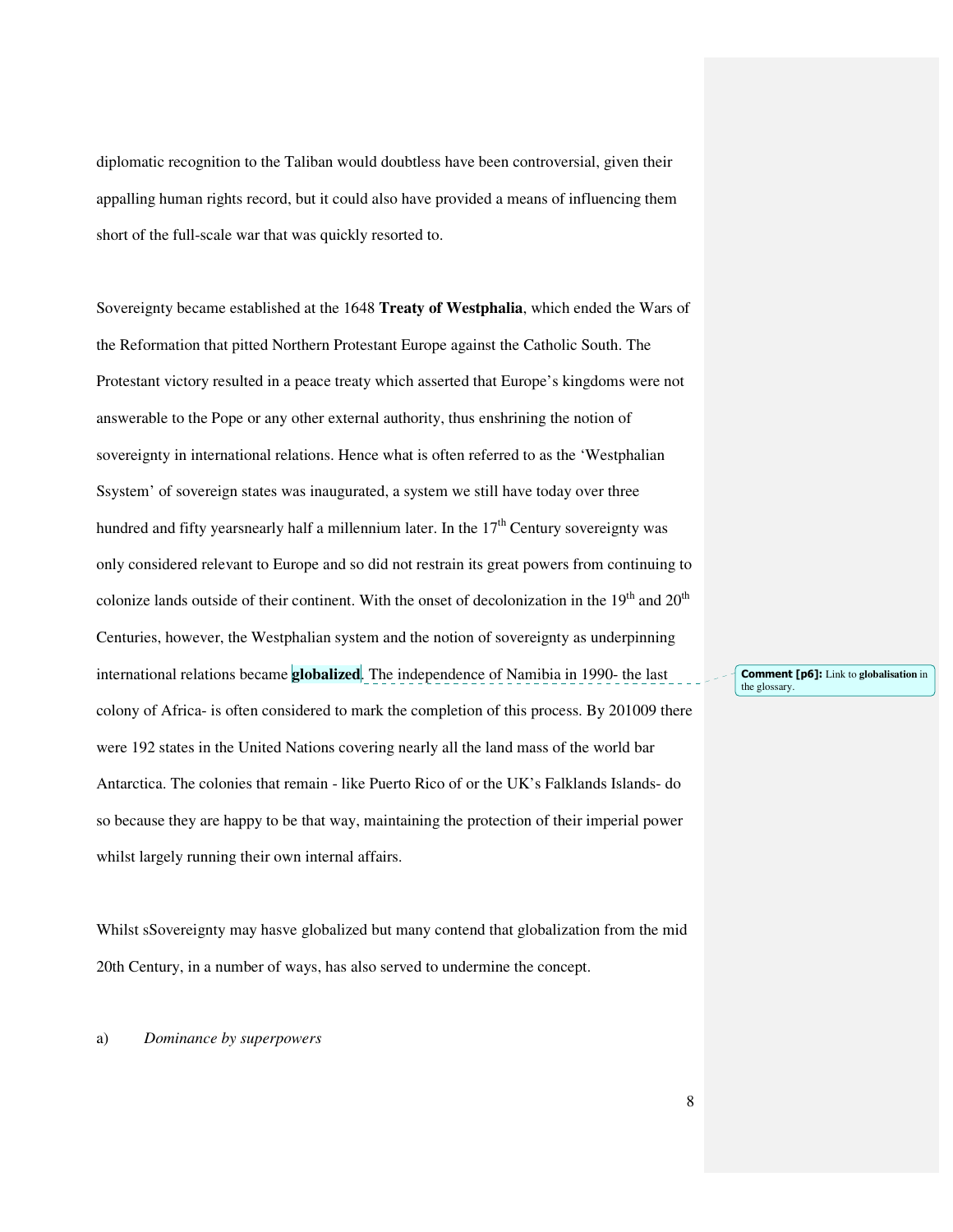Sovereign states have, of course, never been equal in power terms and meddling in the affairs of the weak by the strong has always gone on, but this became so pervasive in the Cold War era that it could be said to have rendered any notion of legal equality as meaningless. The dominance of the US and USSR in this period created asymmetries of power in the state system not seen before which, when added to the ideological zeal that compelled both superpowers to promote their economic model to others, saw the notion of non-interference in the affairs of others go out of the window. The USSR's Warsaw Pact / COMECON allies-Poland, East Germany, Czechoslovakia, Hungary, Bulgaria and Romania- were no more than notionally independent from Moscow and became widely referred to as 'satellite states'. Soviet 'advisors' influenced government meetings and, when the Hungarians and Czechs ignored advice and sought to take full control of their affairs, in 1956 and 1968 respectively, Moscow sent tanks in instead. In a less explicit fashion several Latin American countries, and most notably Guatemala, Chile and Nicaragua, were subject to US interference in their affairs when they appeared to be moving politically leftwards.

#### b) *Economic interdependence*

The unprecedented increase in transboundary movements of traded goods and money that characterizes contemporary globalization is seen by many to undermine the notion of even today's most powerful states really being in control of their own affairs. In the contemporary world governments are more than ever at the mercy of global economic forces with financial flows negating their efforts to control the national money supply and the desire not to be uncompetitive leading most to surrender full control of trading policy to the World Trade Organization and regional trade blocs. In light of this could it be said that legal sovereignty has little practical meaning?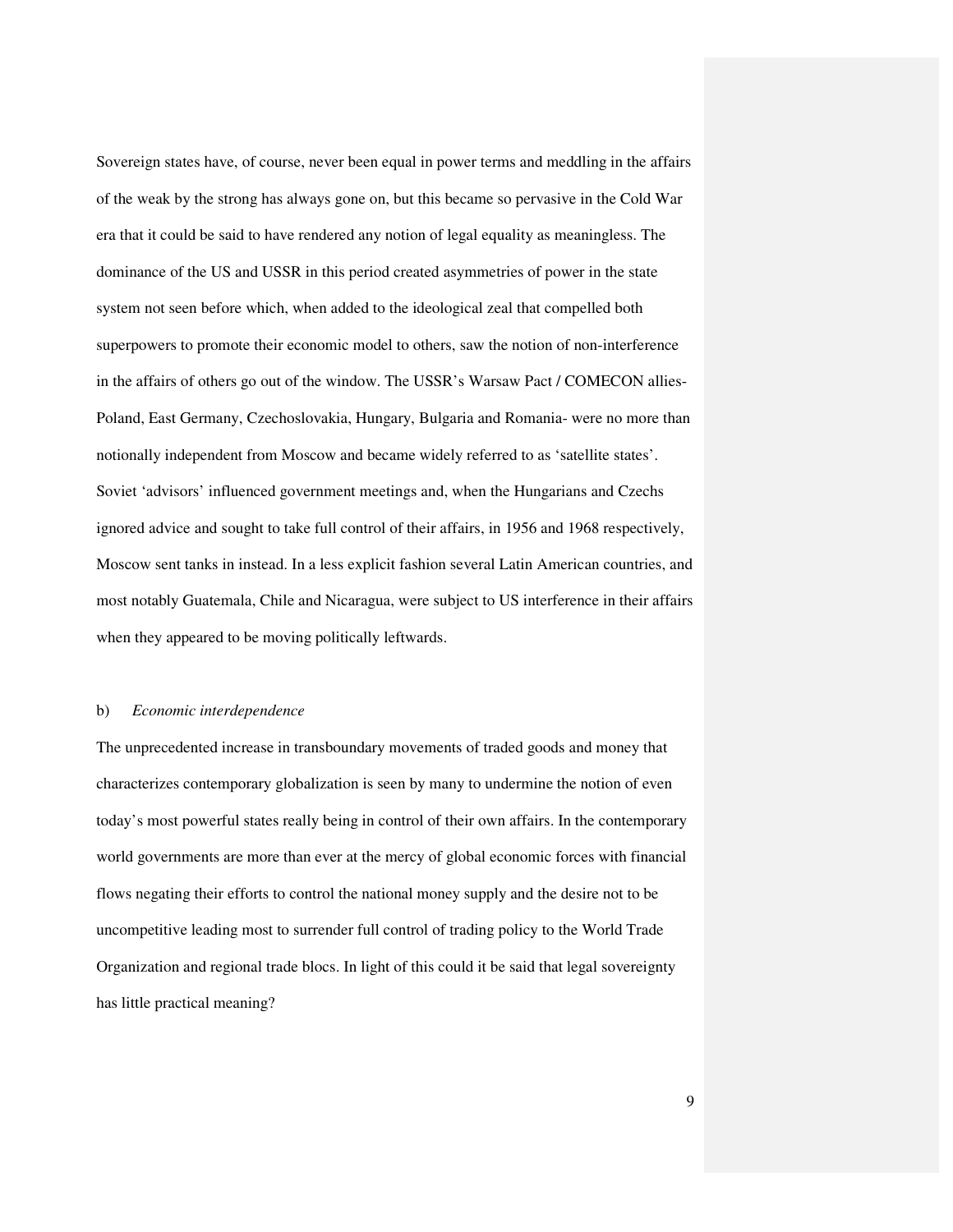The globalization of trade and monetary issues due to economic interdependence has also spilled over into other policy areas. IssuePolicy areas once thought of very much as domestic rather than international concerns, like law and order or health, are also increasingly global as well as national concerns. The criminality that undermines the ability of the Colombian government to control their country, referred to in the opening box, is inextricably linked to many countries around the world. Colombia is the world leader in coca plant production and the earnings from the illegal trade of the plant's narcotic derivative cocaine to countries like the US, UK and Spain have funded right wing and left wing insurgents as well as internationally-operating criminal cartels.

From the 15<sup>th</sup> Century when the Black Death plague swept from Asia to Europe and became the single most deadly event in history, it has been apparent that trade and travel can bring disease as well as prosperity. In the contemporary age, whilst medical progress has given us much greater means to contain the spread of diseases than in the pre-modern age, the scale and rate at which goods and people can cross borders makes implementing such measures increasingly difficult. The 2003 SARS (Severe Acute Respiratory Syndrome) and 2009-10 'Swine Flu' influenza **pandemics** were the latest in a long line of international diseases that globalized but were distinct in the rapidity in which they were able to move between countries tied together by business interests, tourism and a global food industry. Economic and cultural globalization also accounts for the internationalization of non-contagious 'lifestyle illnesses', like lung cancer, diabetes and obesity. M, with many countriesprincipally in the Global South- have had to contend with ailments, previously barely known to them, associated with the spread of largely Western habits like smoking and consuming a high fat and sugar foodsdiet. Western Multi-National Corporations have been keen to exploit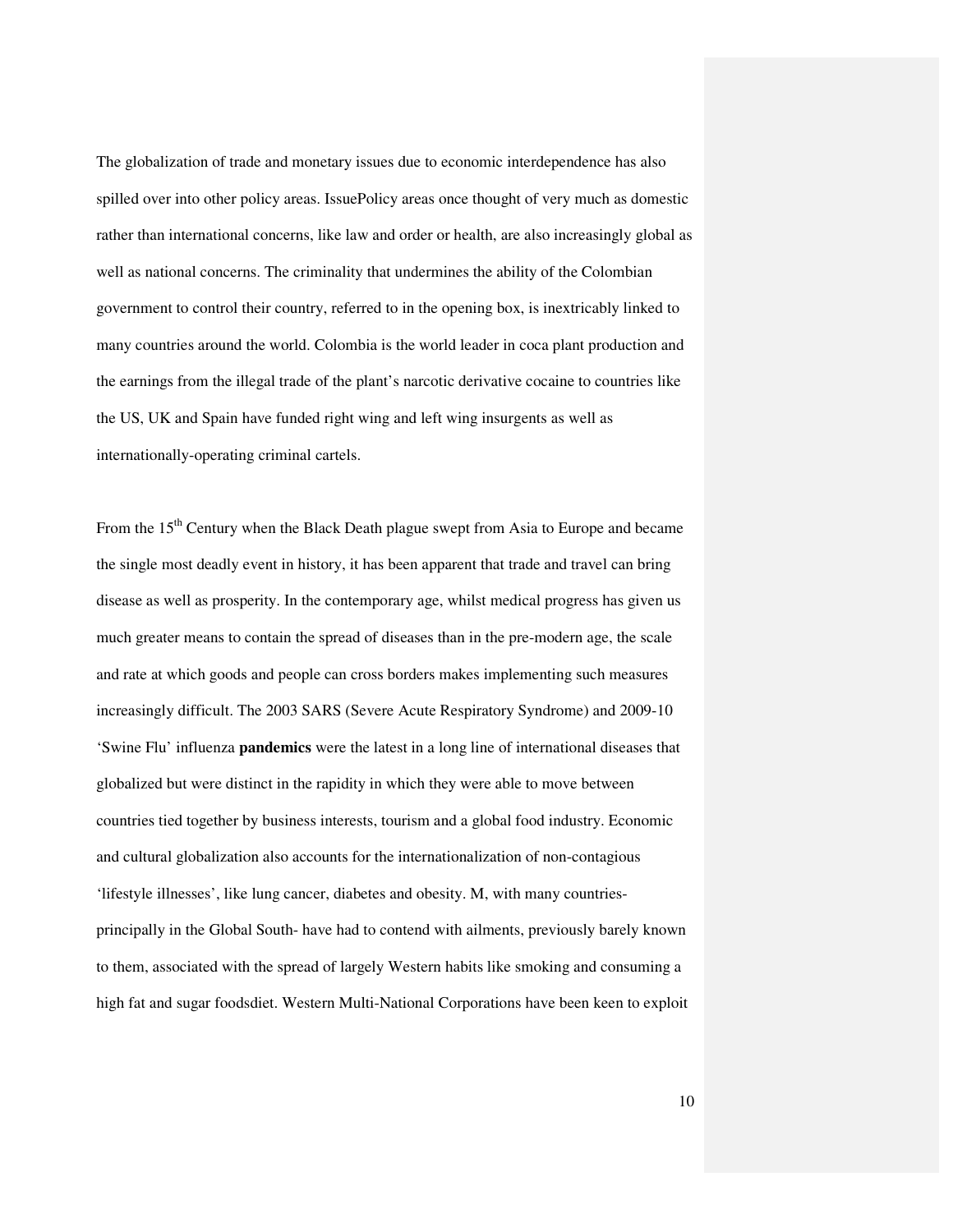new markets for tobacco and fast food with the demand for such products fuelled by their exposure through a globalizing media.

#### c) *Rise of 'micro-states' and 'failed states'*

The economic and political changes unleashed by globalization have also contributed to the proliferation of sovereign states of a smaller and weaker form than generally seen in earlier eras. Given that economic interdependence has reduced the real autonomy of even powerful countries, the notion that certain small or economically-dependent territories should not be deemed sovereign has weakened. Many of the 192 UN member-states could now be said to struggle to meet the third Montevideo Convention criteria. Most new additions to the sovereign club are tiny countries who have earned recognition despite being what would have been thought of in the past as *sub-sovereign* entities such as principalities. Recent members of the UN include territories like Andorra, Monaco, Liechtenstein and San Marino (all previously rejected as League of Nations members) with a long history of making their own laws but dependent on powerful neighbours for defending this autonomy and providing a currency, the two areas of political authority most associated with sovereignty. When in 1998, Lesotho, a tiny enclave surrounded by South Africa, experienced widespread rioting caused by a disputed election result, they called in their neighbours to sort it out and restore law and order. In such cases it could be concluded that internal sovereign control is not in place and recognition has been given too readily. If a country entirely dependent on another for its internal and external security can be considered a sovereign state does this not render the notion of sovereignty redundant?

Formatted: Normal, Indent: Left: 0 cm, Hanging: 0.95 cm, Line spacing: Double, Don't adjust space between Latin and Asian text, Don't adjust space between Asian text and numbers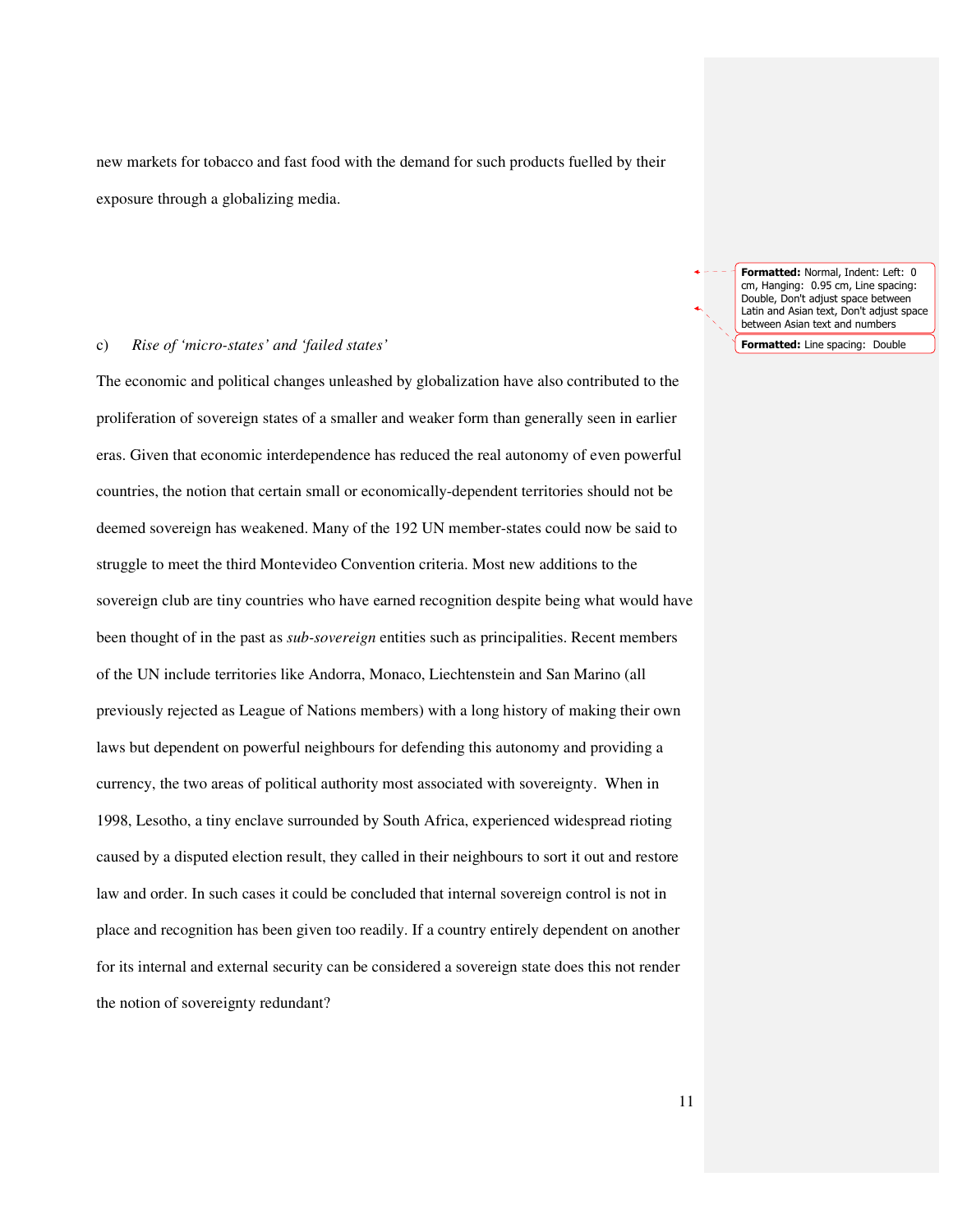In addition to cases where sovereignty is gained more easily than it once was, several established states could be said to have held on to their sovereign status despite it ceasing to have any practical meaning. Chapter 28 explains how the phenomenon of failed states has become more pronounced in recent years. There have always been weak states but rarely in the Westphalian system has there beenave places like Afghanisatan, Somalia and Sudan; existinged as coherent political entities in name only. These states have continued to be represented at the UN and have the diplomatic recognition of most sovereign states but these have been privileges conferred on governments demonstrably no longer running the territories they represent. In Afghanistan, for example, recognition of the previous regime persisted in the late 1990s and early 2000s despite the clear fact that they had ceded control to the Taliban. Whilst granting the privilege of sovereignty upon a country is subject to much debate, there is no real precedent for withdrawing recognition for states where sovereignty has vanished.

#### *Economic interdependence*

The unprecedented increase in transboundary movements of traded goods and money that characterizes contemporary globalization is seen by many to undermine the notion of even today's most powerful states really being in control of their own affairs. In the contemporary world governments are more than ever at the mercy of global economic forces with financial flows negating their efforts to control the national money supply and the desire not to be uncompetitive leading most to surrender full control of trading policy to the World Trade Organization and regional trade blocs. In light of this could it be said that legal sovereignty has little practical meaning?

b) *Dominance by superpowers* 

Formatted: Indent: Left: 0 cm, First line: 0 cm, Line spacing: Double, Adjust space between Latin and Asian text, Adjust space between Asian text and numbers

Formatted: Font: Not Bold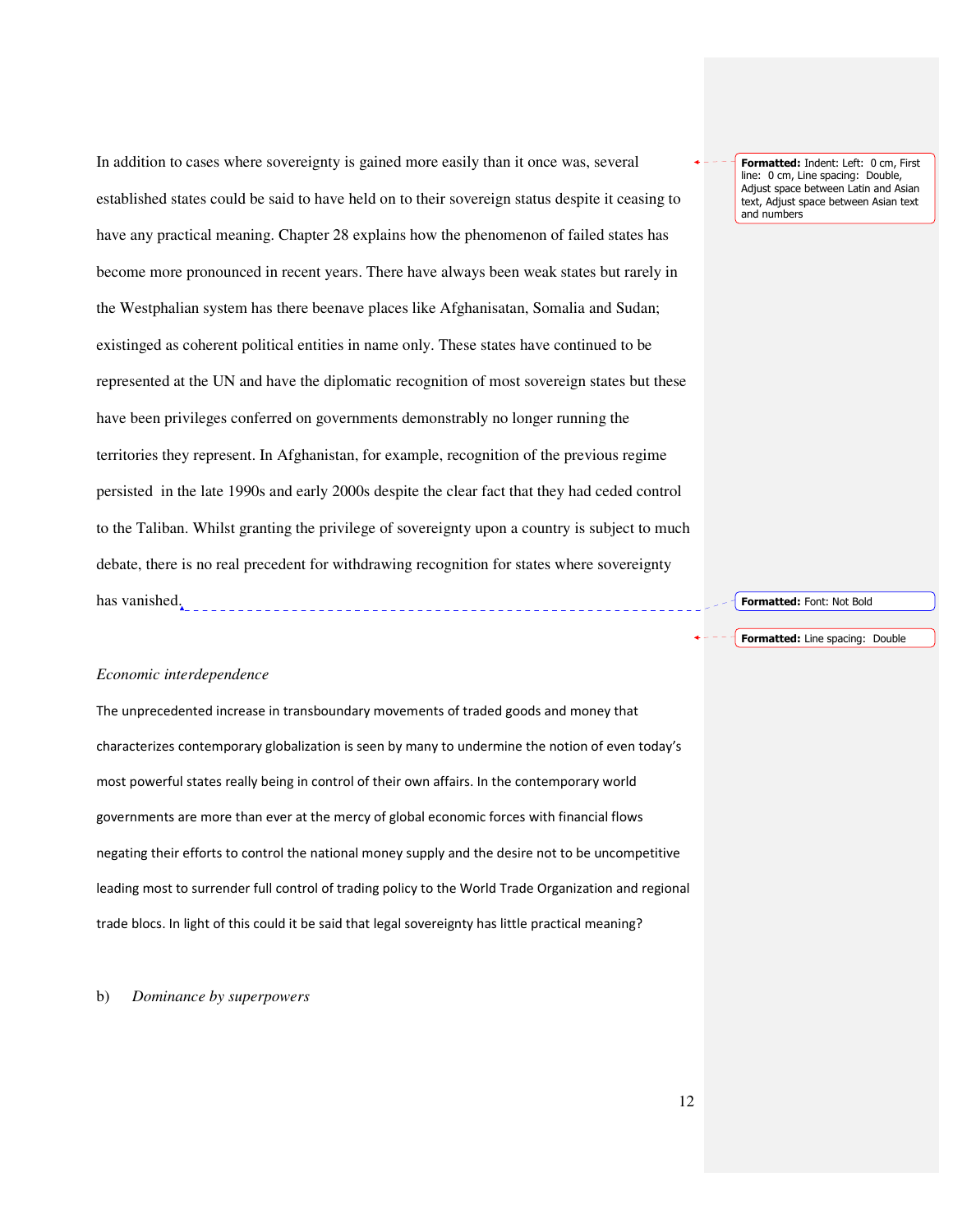Sovereign states have, of course, never been equal in power terms and meddling in the affairs  $\leftarrow$ of the weak by the strong has always gone on but this became so pervasive in the Cold War era that it could be said to have rendered any notion of legal equality as meaningless. The dominance of the US and USSR in this period created asymmetries of power in the state system not seen before which, when added to the ideological zeal that compelled both superpowers to promote their economic model to others, saw the notion of non-interference in the affairs of others go out of the window. The USSR's Warsaw Pact / COMECON allies- Poland, East Germany, Czechoslovakia, Hungary, Bulgaria and Romania- were no more than notionally independent from Moscow and became widely referred to as 'satellite states'. Soviet 'advisors' influenced government meetings and, when the Hungarians and Czechs ignored advice and sought to take full control of their affairs, in 1956 and 19668 respectively, Moscow sent tanks in instead. In a less explicit fashion several Latin American countries, and most notably Guatemala, Chile and Nicaragua, were subject to US interference in their affairs when they appeared to be moving politically leftwards.

#### dc) *Growth of nNon-state actors*

In order to deal with the uncertainties produced by economic and other forms of globalization governments have increasingly turned to **Intergovernmental Organizations (IGOs)** to simplify their foreign relations and reap mutual rewards from collective action. IGOs have grown in accord with globalization and have tended to become more significant over time (see Chapter 12). In some cases, such as with some elements of the World Trade Organization and European Union, governments have formally ceded some sovereignty in order to permit **supranational** decision making in a phenomenon sometimes referred to as 'dual sovereignty'. It is established, for example, that EU law has primacy over the national

Formatted: Normal, Indent: Left: 0 cm, Hanging: 0.95 cm, Line spacing: Double, Don't adjust space between Latin and Asian text, Don't adjust space between Asian text and numbers

Formatted: Font: Bold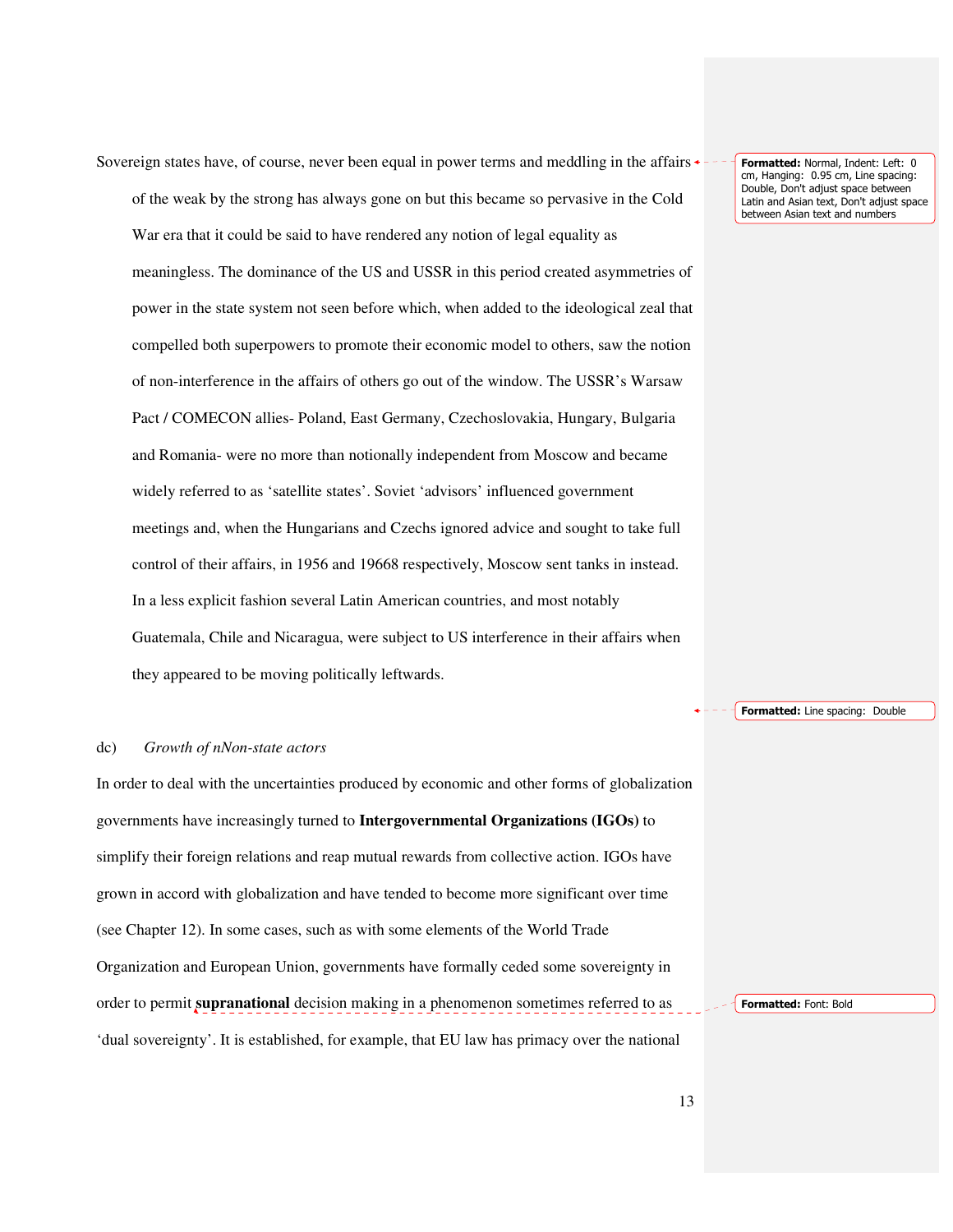laws of its member states. Many member-states have had to amend laws passed through their own parliaments and approved by their own courts because they were not in accord with the treaties of the European Communities / Union (see chapter 15). In most IGOs supranational decision-making is not the case and governments retain full legal sovereignty but, even here, the need to do business and get on with others can produce compromises and bargaining in which governments essentially end up doing something other than they would have chosen if acting in isolation.

As is highlighted in Chapter 123 the proliferation of IGOs is not taken by everyone as evidence of a commensurate decline in state sovereignty. Realists posit that that since IGOS are, after all, comprised of government representatives they can be used by powerful states to buttress their power *vis a vis* other sovereigns. Perhaps more pertinent to the future of sovereignty, then, is the proliferation that has also occurred in non-state actors not comprised of states; International Non-governmental Organizations (INGOs). This is analyzed in the next section.

#### **Towards Global Civil Society?**

The rise of formal International Organizations, in which decisions are taken by government representatives, over the past sixty years has also been accompanied by the growth on the international political stage of a variety of organizations in which governments play no or little part. Elsewhere in this volume we can see how some Multi-National Corporations (MNCs) have become wealthier than many sovereign states and influence the decisionmaking of both governments and IGOs like the World Trade Organization (see Chapter 17). Formatted: Font: Times New Roman, 12 pt, Italic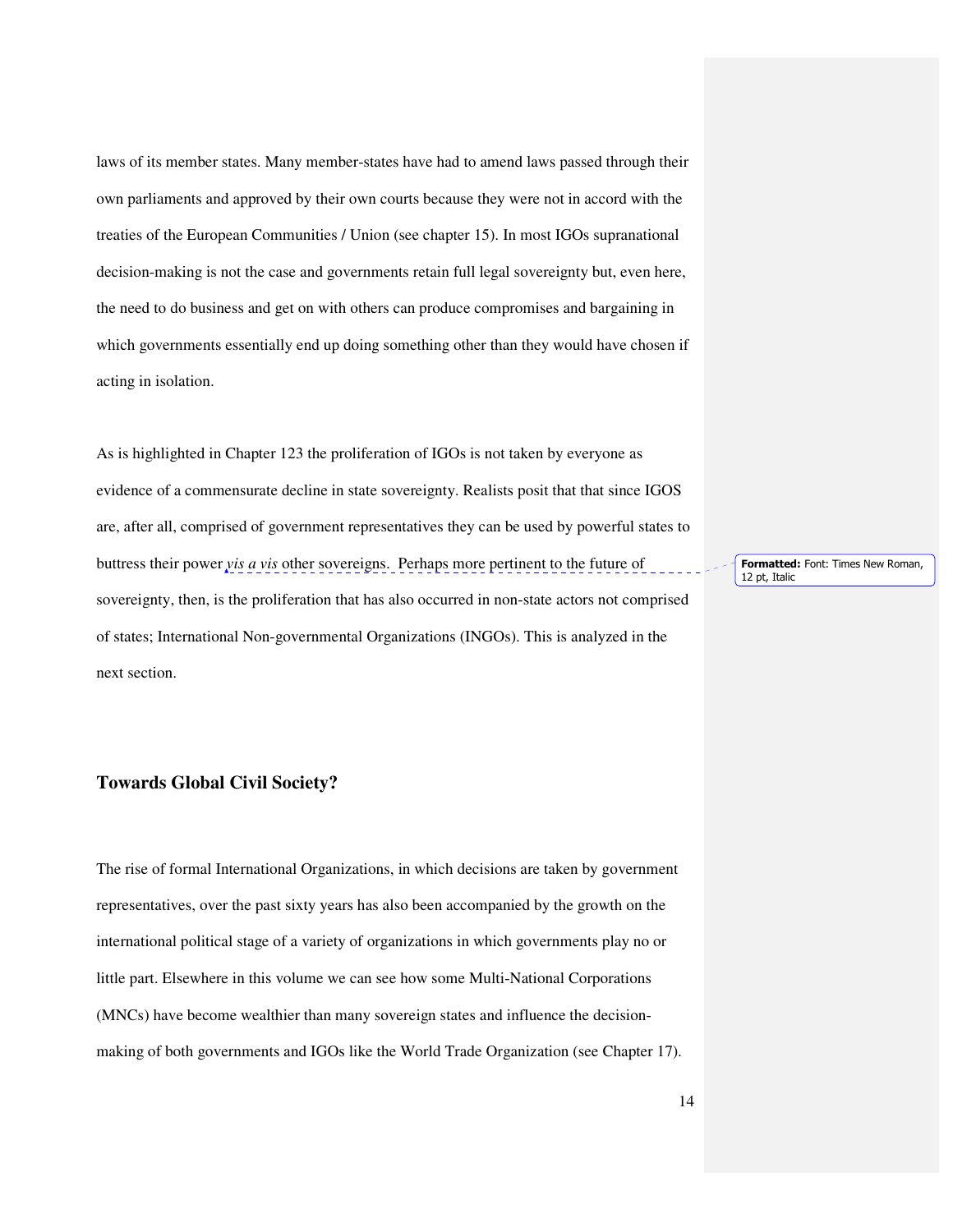Equally we can observe that IR has been greatly affected by the rise of armed non-state actors (or 'terrorists') with the world's most powerful state (the US) having been at war with a nonsovereign group (al-Qua'ieda) for the past decade. It is still, however, possible to contend that terrorists and MNCs are inextricably linked to states and do not, therefore, necessarily represent a diminution of state power in the world. Terrorists are often state-sponsored and fight for particular countries (like Afghanistan) or- in the case of secessionist movements (like Basque seperatists)- are seeking to become new sovereign states. Similarly, MNCs are often used by governments for international political influence as seen in the Cold War when US businesses played a key role in buying influence in strategically important countries in Europe and Asia. Hence the non-state actors which most challenge the logic of a sovereign state system, possibly, are those that explicitly forego governmental influence and, to some extent, exist to challenge the perceived inadequacies of sovereign rulety;, international pressure groups.

Pressure groups, or not-for profit groups, can be dated as far back as the late  $19<sup>th</sup>$  Century. The Sierra Club, for example, was established in 1892 to promote the conservation of nature in the US and is still influential in environmental politics today. It is from the 1960s, however, when public protest became a regular and systematic feature of political life in Western Liberal democracies, that we can see the real emergence of a realm of politics outside the mainstream of government and inter-party parliamentary debate. With industrialization widespread public protest, in the form of demands for the enfranchisement and social protection of the newly-emergent working class, became prominent in the late 19<sup>th</sup> Formatted: Superscript and early  $20<sup>th</sup>$  Century but, by the 1950s, this had largely come to be accommodated by democracy and welfare policies entering the mainstream in most developed countries. Hence political scientists in North America and Western Europe had come to talk of an 'end of

Formatted: Font: Times New Roman, 12 pt, Superscript

Formatted: Indent: Left: -0.95 cm, Line spacing: Double Formatted: Font: Not Bold

**Formatted:** Superscript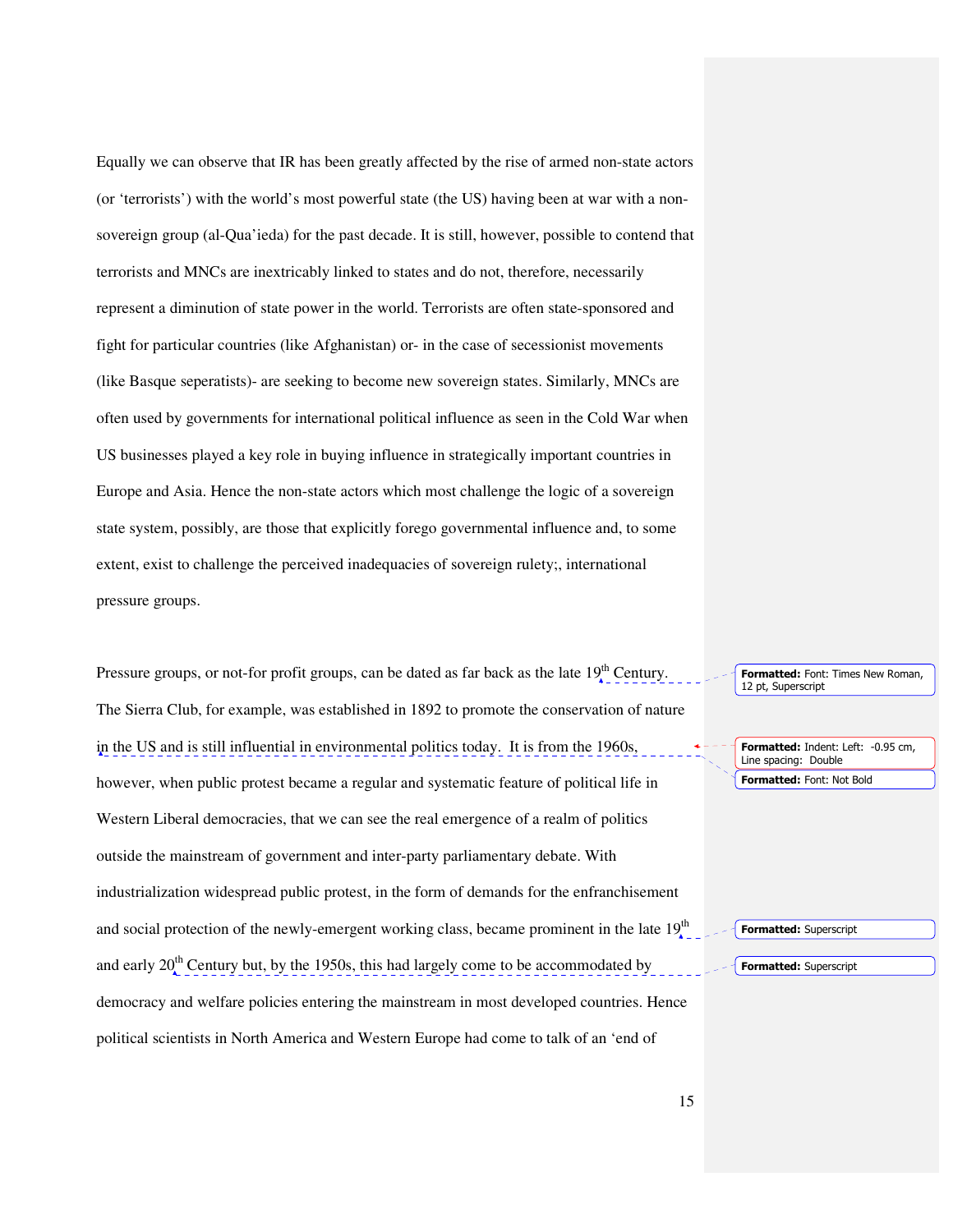ideology' with a consensus having emerged in which peoples interests were largely satisfied (Bell 1960). In the 1960s, however, this consensus started to break down and more and more people became attracted to political activism outside of the traditional arena of party politics, giving support to pressure groups and / or taking to the street in protest. Unlike protest in previous ages this has proven to be a structural change and has persisted, grown and internationalized since the 1960s for the following reasons, very much linked to globalization:

## • *Technological change*

The whole of human history can, in the main, be viewed in terms of technological progress but it was not until the modern era that we can see this as something that empowereds those outside of the political and social establishment. Key travel and communications advances, such as the development of aeroplanes and telephones, emerged in the late  $19<sup>th</sup>$  Century but from the 1960s these became commonplace and accessible to people outside of the elites. Organizing marches and linking together with like-minded activists in other countries hence became more and more of a realistic prospect. With the continued advanceevolution of communications technology this phenomenon has evolvpersisted with mobile phones, the internet and budget airlines giving larger swathes of societies dissatisfied with the political mainstream the opportunity to voice that dissatisfaction in ever greater numbers.

• *Social change*

FWhilstrom a Sociological perspective, by the 1960s whilst a new working class was, by the 1960s, now accommodated in mainstream politics in liberal democracies,s sociologically this era is thought to have spawned new social change in the emergence of a 'new middle class'. This refers to a growing number of : people with sufficient wealth to afford to take part in

Formatted: No Spacing, Indent: Left: 0 cm, First line: 0 cm, Line spacing: Double, Adjust space between Latin and Asian text, Adjust space between Asian text and numbers

Formatted: Font: Not Italic

Formatted: Font: Times New Roman, 12 pt, Superscript

Formatted: Font: Not Italic

Formatted: Font: Not Italic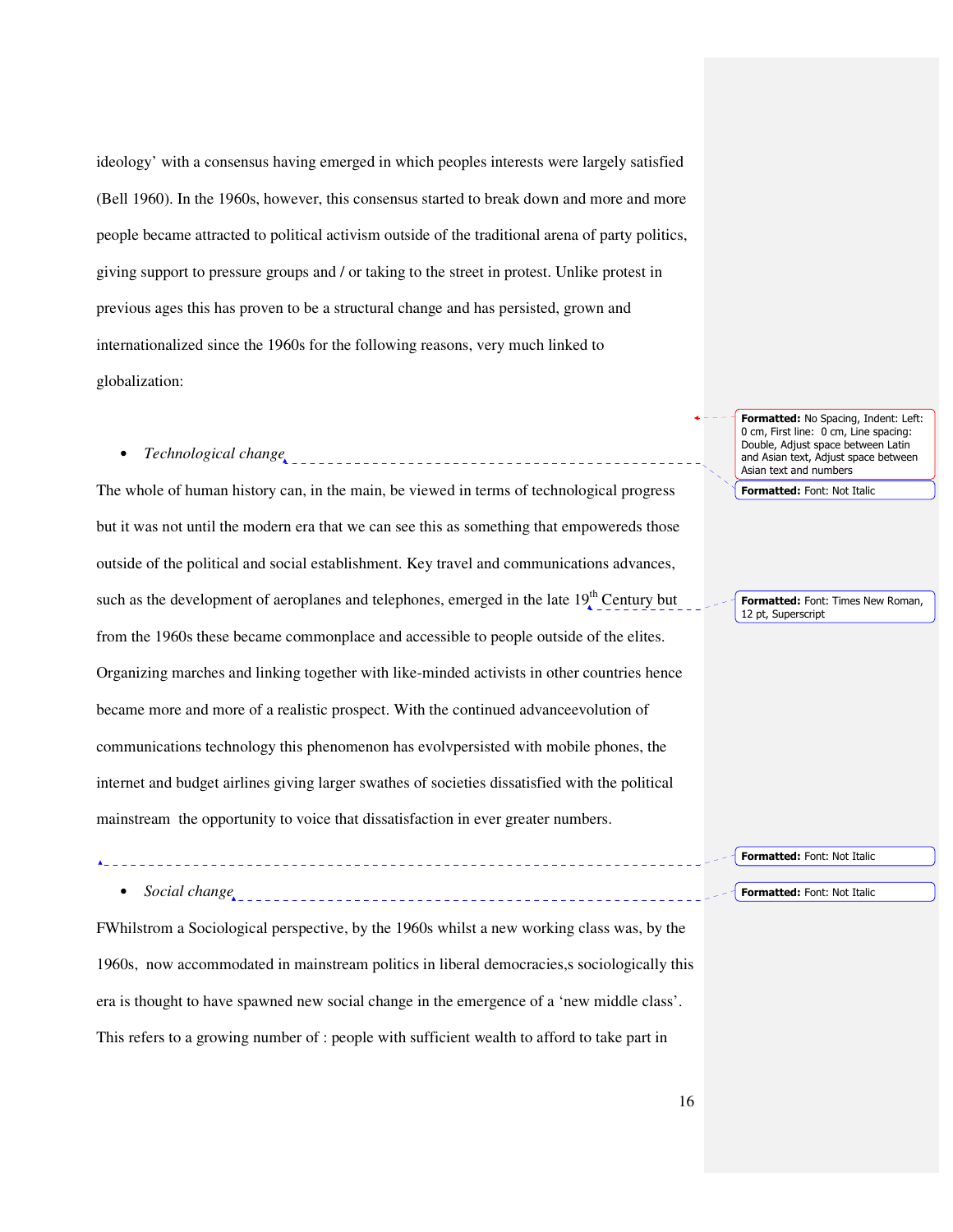regular political protest and not necessarily supportive of the political status quo in the way normally expected of the relatively well off in society. People able and inclined to take advantage of the technological opportunities offered to them have become a feature of political life and demanded changes from governments in a way which has served to break the consensus of the 1940s and 50s. Governments in the developed world have become weakened by a 'revolution of rising expectations'. Democratic governments have simultaneously been: weakened by economic interdependence and swamped by more and more demands from their citizens. Whilst, for governments, taxes and managing the economy remain central political concerns, albeit ones over which they have less and less control, theygovernments have increasingly also had to address issues like human rights and the environment, advancrticulated by pressure groups and wider **social movements**.

Whilst from the 1960s to the 1990s this phenomenon of regular protest and lobbying was largely confined to democracies in the Global North, this pervasiveness of contemporary information technology (IT) and the globalization of ideas that this facilitates has increasingly empowered more and more people in undemocratic and previously closed societies. Hence in 2009 a new generation of IT savvy Iranians were able to give voice to their disapproval of apparent electoral fraud by their government to much of the world in the so-called 'Twitter Revolution'.

Pressure groups with international political influence have grown hugely in recent decades from around 1,000 at the end of the second World War to a figure of over 60,000 in the world today (UIA 2009). Previous In later chapters haveit is shown how pressure groups have been key players in the emergence and evolution of international politics with regards to the environment, human rights and development. As well as holding governments of their

Formatted: Font: Times New Roman, 12 pt, Bold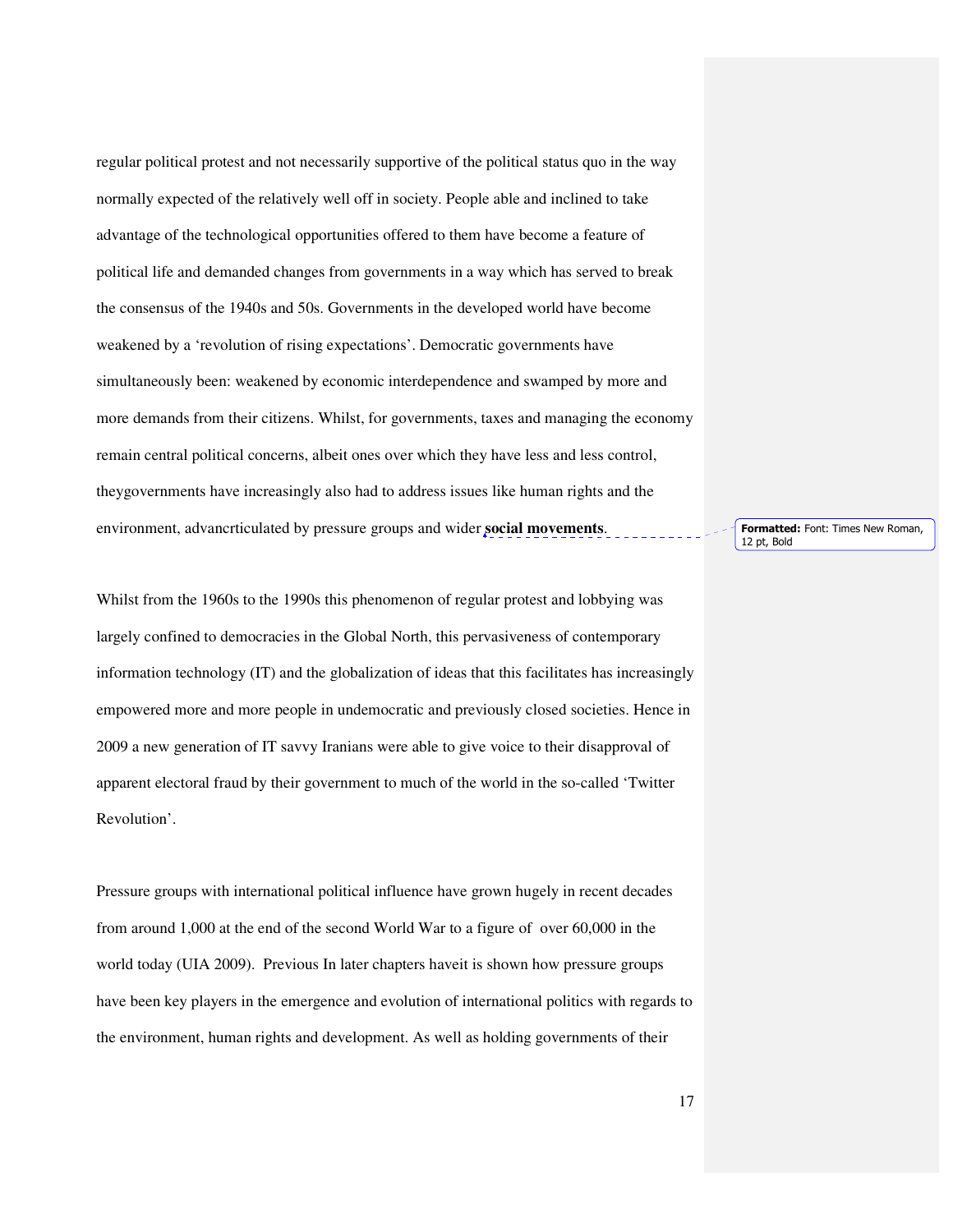home country to account in the way that has come to be accepted as integral to modern democratic state governance (See Chapter 21) groups like Amnesty International, Greenpeace and OXFAM also influence the conduct of international relations by moulding the international political agenda throughby advancing issues outside of the obvious interest of governments and helping implement international law. Over 2,500 pressure groups have consultative status with the United Nations which gives them the right to attend and contribute to important conferences. The 1992 UN Conference on the Environment & Development at Rio, the most significimportant international political event in the history of these two issue areas, was actually organized and managed by pressure groups on behalf of the UN. Groups like Amnesty have been pivotal in monitoring whether governments who have ratified international human rights conventions actually live up to their word after smiling for the cameras when signing up at the founding treaty. The UN - pressure group relationship is a symbiotic one. The pressure groups benefit from the global exposure that the UN provides. The UN benefits from being able to draw upon the specialist and independent expertise the pressure groups can offerprovide. Most high profile pressure groups can boast a significant budget usually drawn from individual donations which gives them the capacity to hire high quality professionals and make their presence felt in international political diplomacy without being tainted by association with parochial national interests. Amnesty, Greenpeace, OXFAM and many other groups have memberships in the millions and budgets in the tens of millions (\$) which, since they are focussed on specific areas, buys them the expertise and means to rival even the wealthiest states. For Liberals this represents the emergence of a global civil society which can check the excesses of governments in international politics in the same way such groups have in Western liberal democracies, acting as what former UN Secretary General Kofi Annan referred to as the 'conscience of the world'. Hence, in this view, pressure groups are central to the achievement of humane global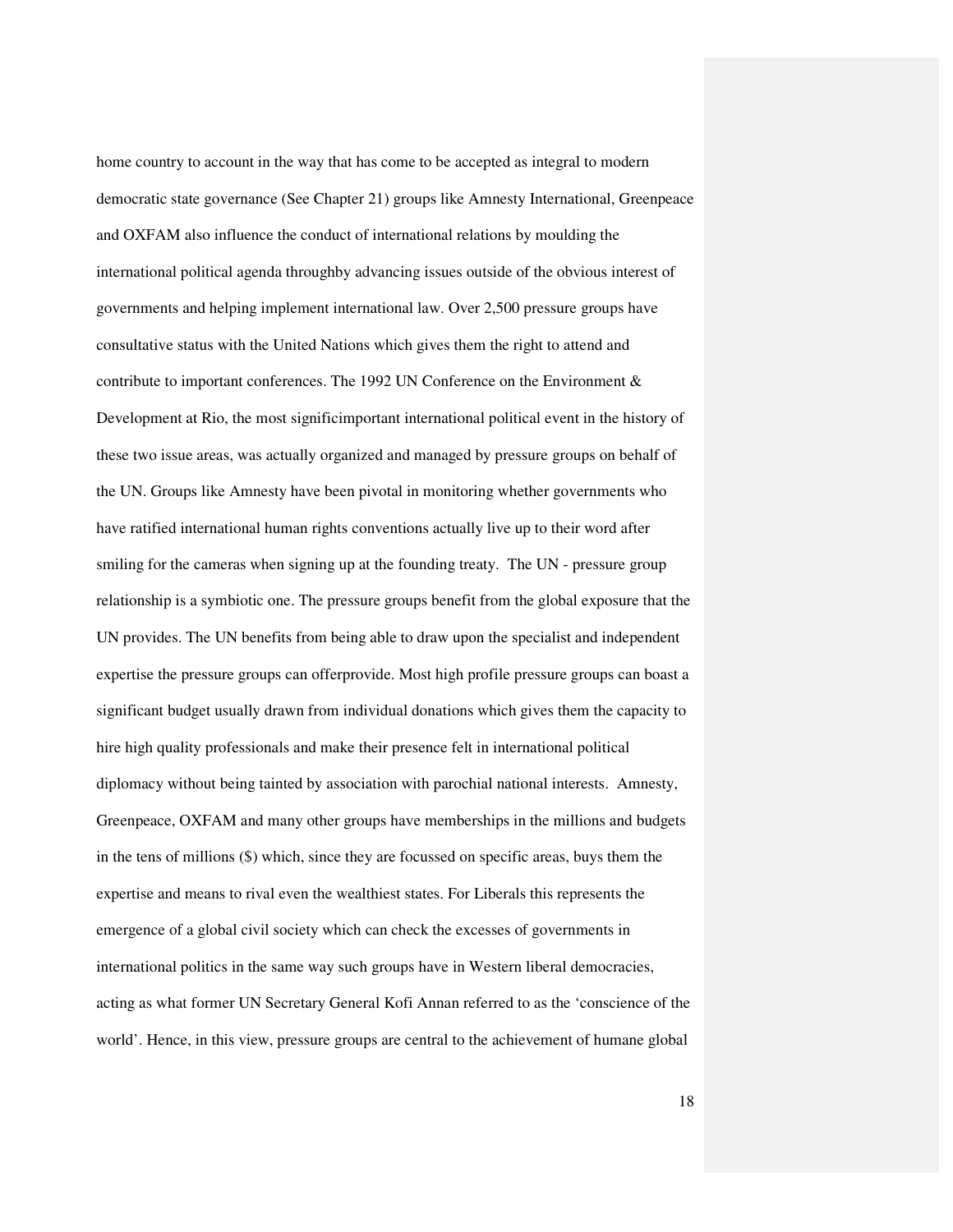governance in place of the traditional practise in international relations dictated by state interests. As with the rise of all non-state actors and the phenomenon of globalization in general, however, not everyone is convinced that the political world has really changed or is set to do so. Realist Kenneth Waltz, for example, opines that:

"States are not and never have been the only international actors. But then structures are defined not by all the actors that flourish within them but by the major ones." (Waltz 1979 93-4.)

For Realists the notion of global civil society has little substance and IR continues fundamentally to be about inter-state politics. This debate is explored further in the next section. 

**d) Rise of 'micro-states' and 'failed states'** 

**Many of the 192 UN member-states could now be said to struggle to meet the third Montevideo Convention criteria. Most new additions to the sovereign club are tiny countries who have earned recognition despite being what would have been thought of in the past as sub-sovereign entities such as principalities. Recent members of the UN include territories like Andorra, Monaco, Liechtenstein and San Marino with a long history of making their own laws but dependent on powerful neighbours for defending this autonomy and providing a currency, the two areas of political authority most associated with sovereignty. When Iin 1998, When Lesotho, a tiny enclave surrounded by South** 

Line spacing: Double, No bullets or numbering Formatted: Line spacing: Double Formatted: Font: (Default) Times New Roman, 12 pt Formatted: No Spacing, Indent: Left: 0 cm, First line: 0 cm, Line spacing: Double, Adjust space between Latin and Asian text, Adjust space between Asian text and numbers Formatted: Font: Not Bold Formatted: Line spacing: Double Formatted: Font: 14 pt, Bold, Not Italic

Formatted: Font: (Default) Times

Formatted: Indent: Left: 0.95 cm,

New Roman, 12 pt

Formatted: Font: 14 pt, Bold

Formatted: Indent: Left: 0 cm, Hanging: 0.95 cm, Line spacing: Double, Don't adjust space between Latin and Asian text, Don't adjust space between Asian text and numbers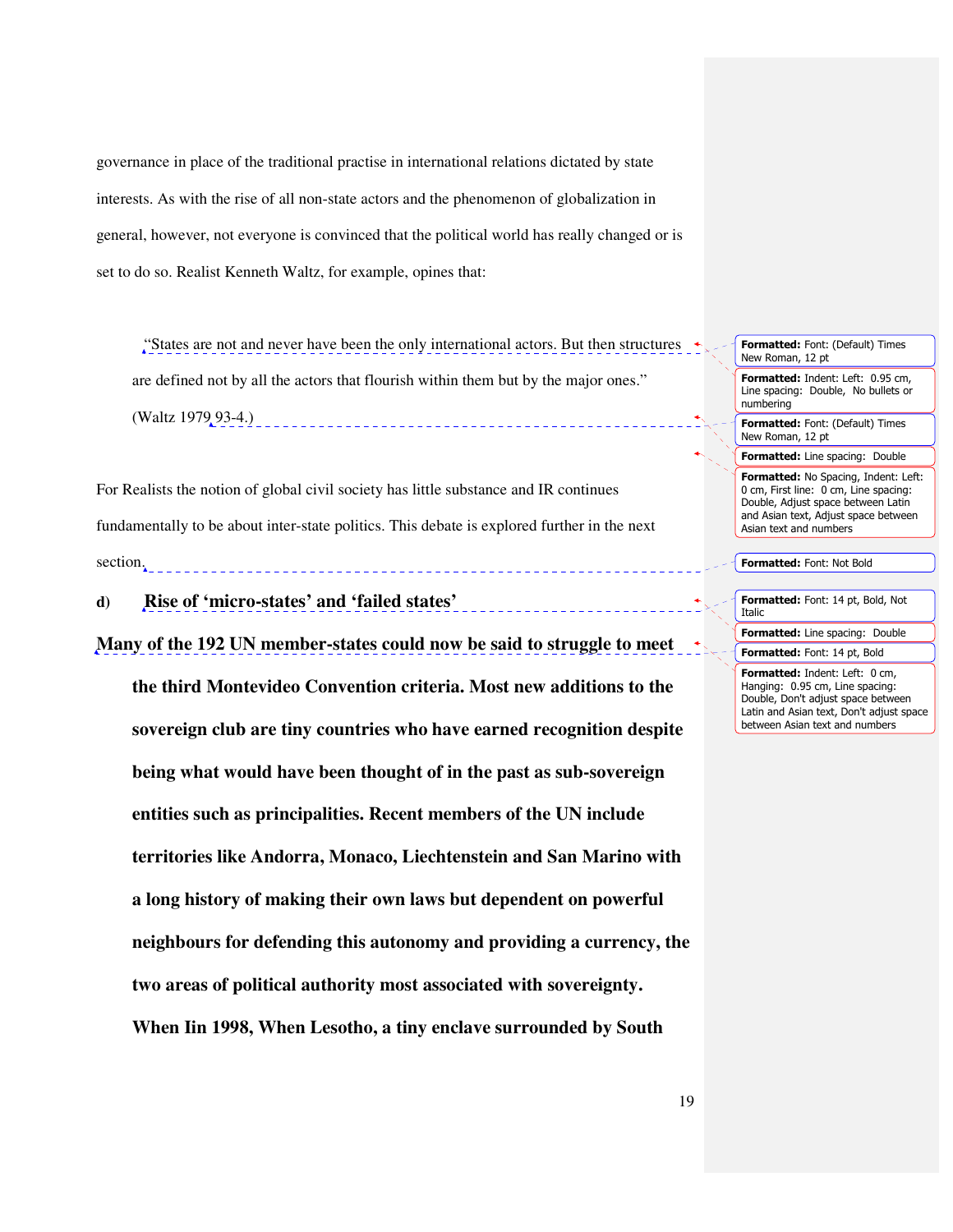**Africa, experienced widespread rioting caused by a disputed election result, they called in their neighbours to sort it out and restore law and order. In such cases it could be concluded that internal sovereign control is not in place and recognition has been given too readily. If a country entirely dependent on another for its internal and external security can be considered a sovereign state does this not render the notion of sovereignty redundant?** 

**In addition to cases where sovereignty is gained more easily than it once was, several established states could be said to have held on to their sovereign status despite it ceasing to have any practical meaning. Chapter 28 explained how the phenomenon of failed states has become more pronounced in recent years. There have always been weak states but rarely have places like Afghanisatan, Somalia and Sudan existed as coherent political entities in name only. These states have continued to be represented at the UN and have the diplomatic recognition of most sovereign states but these have been privileges conferred on governments demonstrably no longer running the territories they represent. In Afghanistan, for example, recognition of the previous regime persisted in the late 1990s and early 2000s despite the clear fact that they had ceded control to the Taliban.Whilst granting the privilege of sovereignty upon a country is subject to much debate,**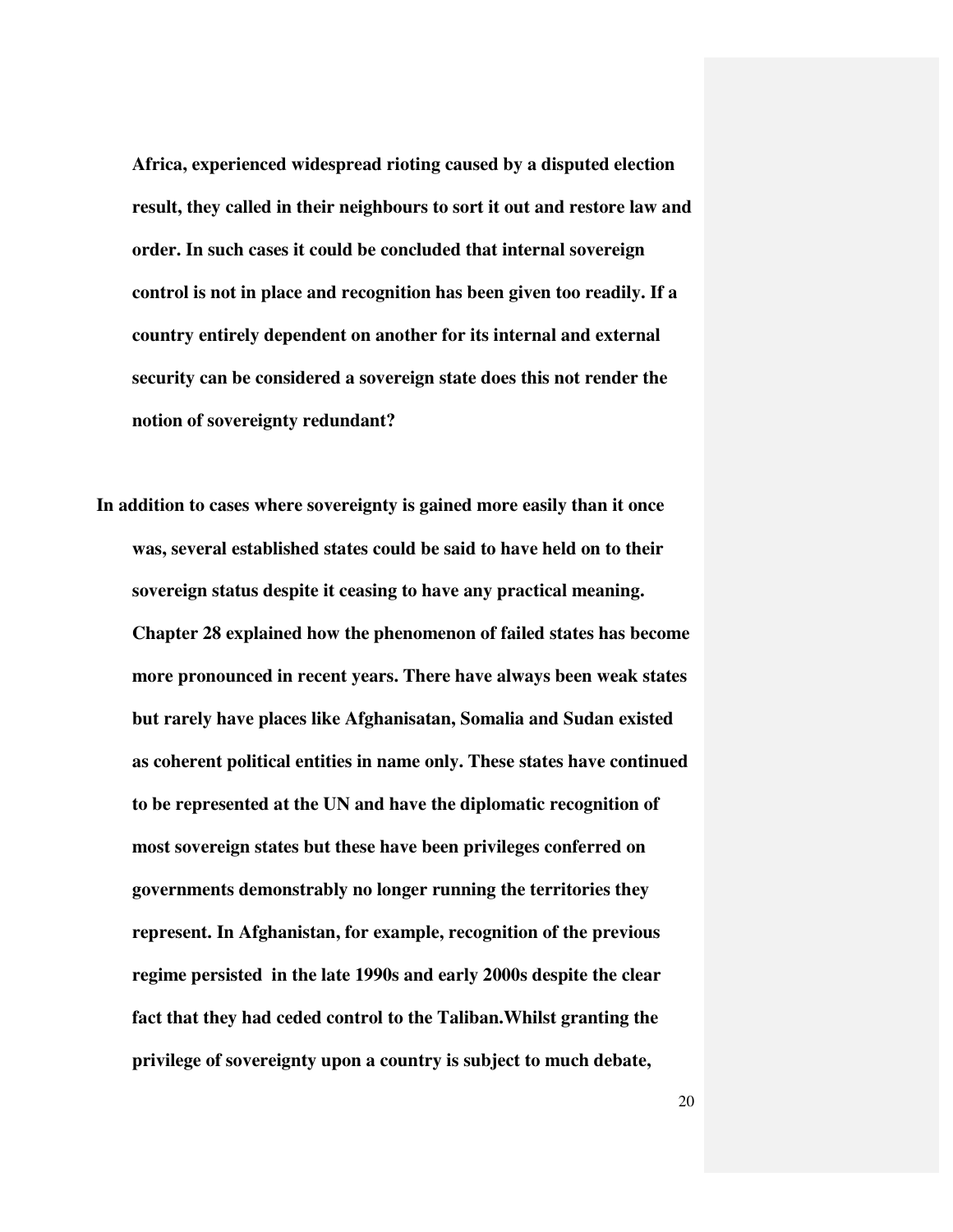## **there is no real precedent for withdrawing recognition for states where sovereignty has vanished.**

#### **Towards Global Governance?**

Whether or not, in line with the arguments of the previous section, the sovereign state is in terminal decline and the Westphalian system ready to be succeeded by a new era of international relations, based on global governance, is hotly disputed. In this section the positions of the main IR theories on this question are explored.

#### *Liberals*

The **Liberal** political thought that emerged in the 18<sup>th</sup> Century was built on the premise that the state needed to be limited so that it was not allowed to endanger the liberties of the people it was supposed to represent. and, Bby the  $20<sup>th</sup>$  Century, this logic had also come to be applied to international relations. The widespread feeling that the First World War was an avoidable conflict prompted the emergence of *Idealism* (see Chapter 7) which manifested itself in the creation of the League of Nations and the penning of a number of polemical works advocating world government in place of the sovereign system of states. British political activists John Hobson and Leonard Woolf (husband of renowned literary figure Virginia Woolf), for example, wrote books advocating world government as a means of retreating from endemic conflict and imperialism (Hobson 1915, Woolf 1916). Woolf was a firm advocate of the League of Nations, which emerged after the World War One, whereas Hobson was highly dismissive of this organization as little more than a victors club for a nationalistic and pointless conflict. Woolf was more positive, considering the League to be furthering the trend established in nineteenth century international affairs, before the build up

**Comment [p8]:** Could do with a note saying that you're about to discuss competing theoretical perspectives.

Formatted: Line spacing: Double

Comment [p7]: Recommend you delete.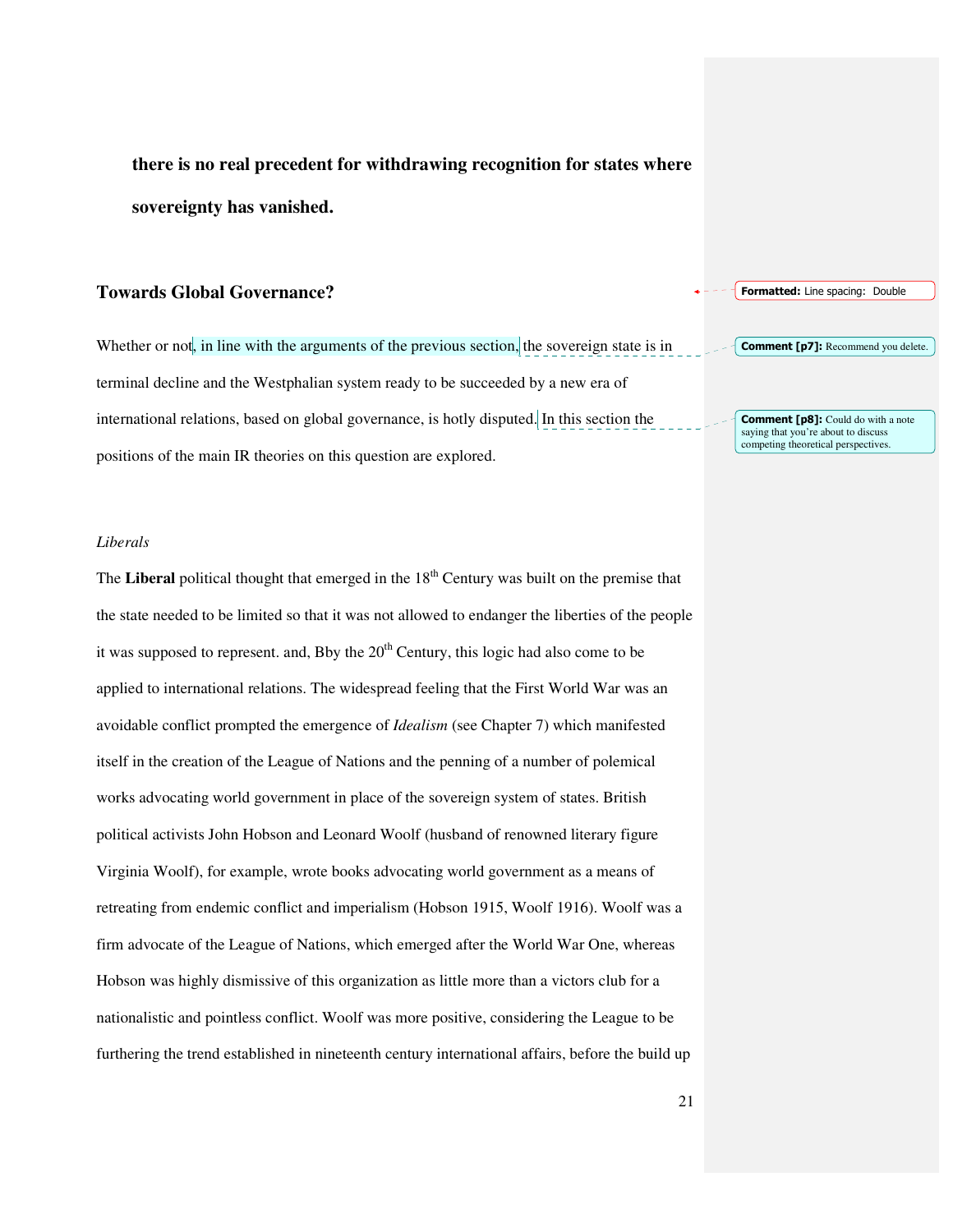to world war, of international organizations like the Universal Postal Union assuming the political stewardship of certain functions not achievable by governments acting independently.

We are accustomed to regard the world as neatly divided into compartments called states….But this vision of the world divided into isolated compartments is not a true reflection of facts as they exist in a large portion of the earth today (Woolf 1916: 216-

7). Comment [p9]: Excellent.

Woolf and Hobson were thus pioneers of two differing strands of global governance theory which were further developed after the Second World War. Woolf's work was a source of inspiration for David Mitrany and the **Functionalists**, a branch of Liberalism comprising scholars and activists who favoured a gradualist, bottom-up approach towards world government in which ordinary people would rationally come to switch their loyalties from their states to international non-governmental bodies. In this view, global governance was inevitable as the inadequacies of states, preoccupied with military concerns at the expense of peoples real interests of health, welfare and education, became apparent and saw them slowly lose legitimacy and authority (Mitrany 1975).

Hobson's route to world government was more direct and 'top down': the immediate creation of **supranational** federal global agencies assuming control from governments of certain, clearly defined political areas. World Federalism of this sort gained momentum with the failure of the League of Nations and the even greater horrors that unfolded in the second of the century's two world wars. For example, the British and Indian premiers, Churchill and Nehru, both spoke of federation as a recipe for world peace. Advocacy for world Federalism,

Comment [p10]: Full name here. Formatted: Font: Bold, English (U.S.) Comment [p11]: Has Functionalism been discussed elsewhere in the book? Formatted: Font: Bold

Formatted: Font: 12 pt, Bold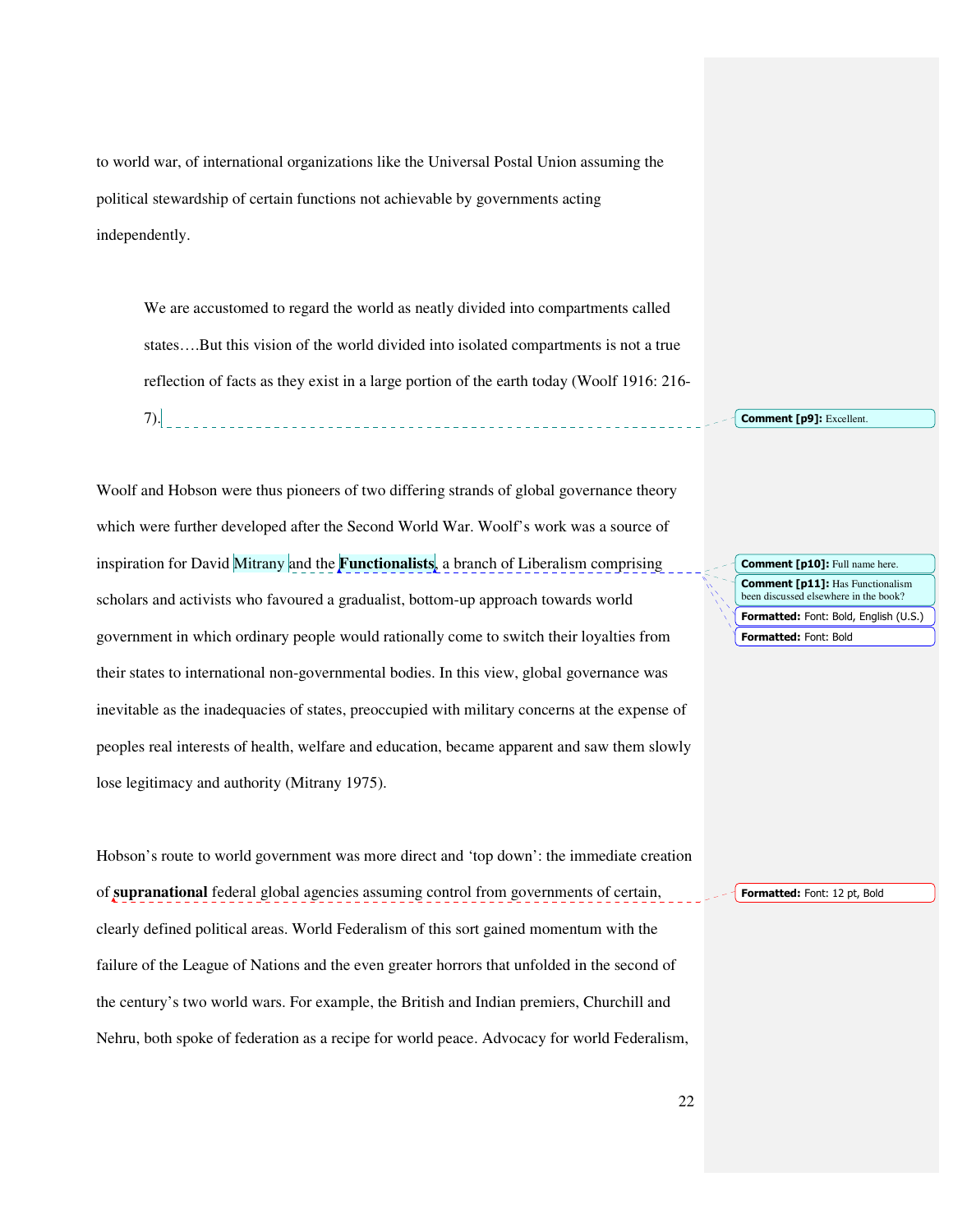however, receded, however, from the 1950s as the Cold War divided the world again and economic recovery convinced even the countries of the emergent European Communities that they need onlyshould merely cooperate rather than federate into a new state.

World Federalism continues to be advocated by some thinkers and pressure groups,. such as the group Federal Union,. but this is now very much a minority view unlikely to receive the endorsement of today's prominent international statesmen. Similarly, Functionalism at a global level, even to modern day Idealists, appears too utopian to be a practical international political aspiration. International organizations have proliferated as Mitrany predicted but the most influential ones remain strictly intergovernmental and few people do appear to have switched loyalties and abandoned their states. Consequently, many contemporary Liberals have come to predict and advocate less radical and more pragmatic forms of global governance.

Robert Keohane, for example, has reasoned that there is a state utilitarian logic for global governance (i.e. a rationale for states themselves to want to surrender certain powers to global political institutions (box 33.23).

*Box 33.32* Keohane's tasks requiring global governance In Keohane's view the following political aspirations cannot be met by the sovereign state system but are, nonetheless, desirable for those sovereign states.

- A proper functioning system of Collective Security (where all countries together agree to uphold international law andcollectively uphold to punish unlawful aggressionCOULD YOU QUICKLY EXPLAIN?)
- Limiting state recourse to 'negative externalities'(acts favouring one state in the short term but, ultimately, damaging the international community- e.g. polluting the atmosphere).
- Common trading standards

Formatted: Line spacing: Double

23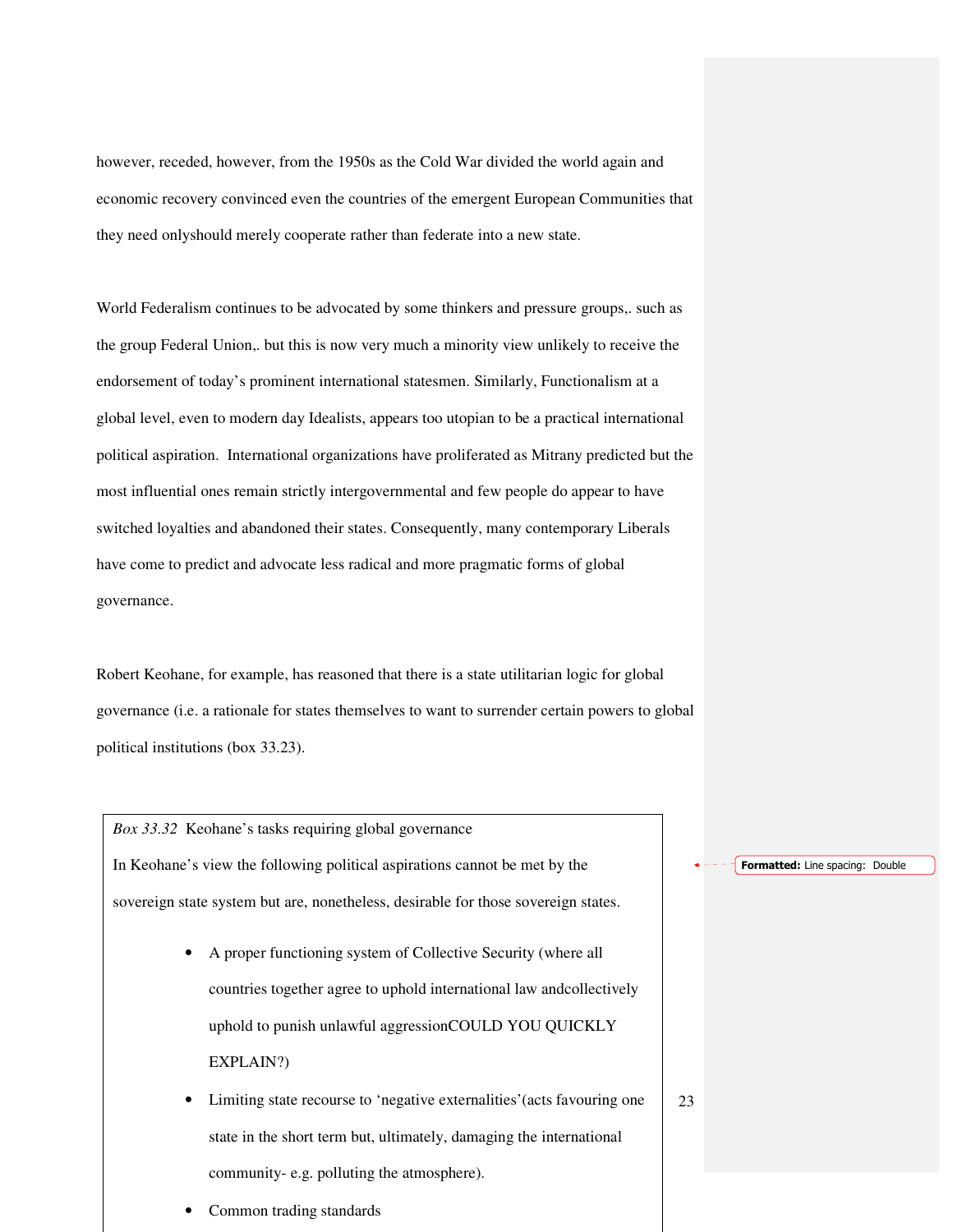These forms of global governance would be in the interests of ordinary people but also in the interests of most governments since the political tasks concerned cannot be accomplished by statesthemselves acting in isolation. Hence this Liberal vision is more a case of refining rather than abandoning the concept of sovereignty.

\_\_\_\_\_\_\_\_\_\_\_\_\_\_\_\_\_\_\_\_\_\_\_\_\_\_\_\_\_\_\_

#### *Social Constructivists*

**Social Constructivists** have added to the pragmatic Liberal perspective that International Relations needs to re-appraise the nature of sovereignty rather than assuming that it is disappearing. A central tenet in Social Constructivist thought that has risen to prominence in IR over the last two decades is the notion that sovereignty is, like all political concepts, a social construction and should not be treated in the same way as a material fact. Alexander Wendt's famous maxim that 'anarchy is what states make of it' neatly captures the idea that some states behave as if they have exclusive control over their own affairs but others choose not to (Wendt 1992). Hence within the European Union France and particularly Germany have embraced European integration and a single currency in the way the UK and Denmark have not. Wendt is not a Liberal and, indeed, is better summed up as a Neo-Realist turned Constructivist since he considers that most countries- but, crucially, not all- are driven by a

#### Formatted: Font: Italic

Comment [p12]: Illustrate with examples?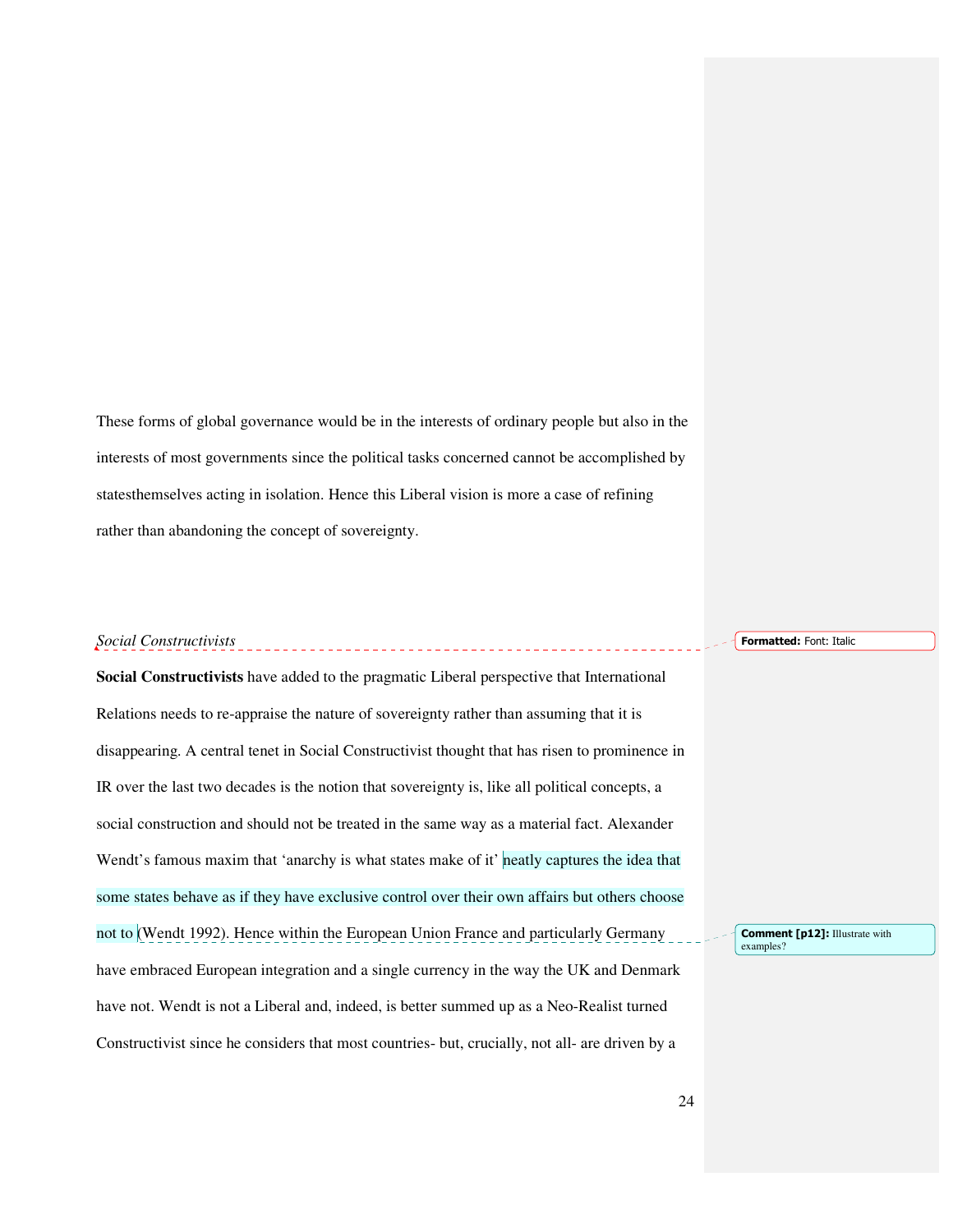selfish, blinkered pursuit of power. He has, however, come to share much common ground with Keohane in formulating a state-utilitarian case for the inevitability of global governance within the next two centuries.

*Box 33.43* Wendt and the inevitability of a 'world state'

Wendt reasons that the international system has gradually evolved from a condition-of anarchy to a more cooperative 'system of states' and then a 'world society', through the selfinterest of states seeking to restrain the recourse to international war. In line with this it is posited that further progress towards a 'world state', in which war-making power is fully pooled in a global system of collective security, is both inevitable and in the interests of even the most powerful states. Formatted: Indent: Left: 0 cm, Line spacing: Double

"(I)f the choice is between a world of growing threats as a result of refusing to recognize others versus a world in which their desires for recognition are satisfied, it seems clear which decision rational Great Powers should take".

Social Constructivist ideas on re-defining sovereignty have informed thinking on how many of Europe's long-established sovereign states have come to embrace regional international goverance for utilitarian rather than Idealist of Functionalist reasons. The Consociationalist theory of European integration, for example, does not see the European Union's future as a case of taking one of two directions: a federal 'high road' or a strictly intergovernmental 'low Formatted: Body Text, Justified, Line spacing: Double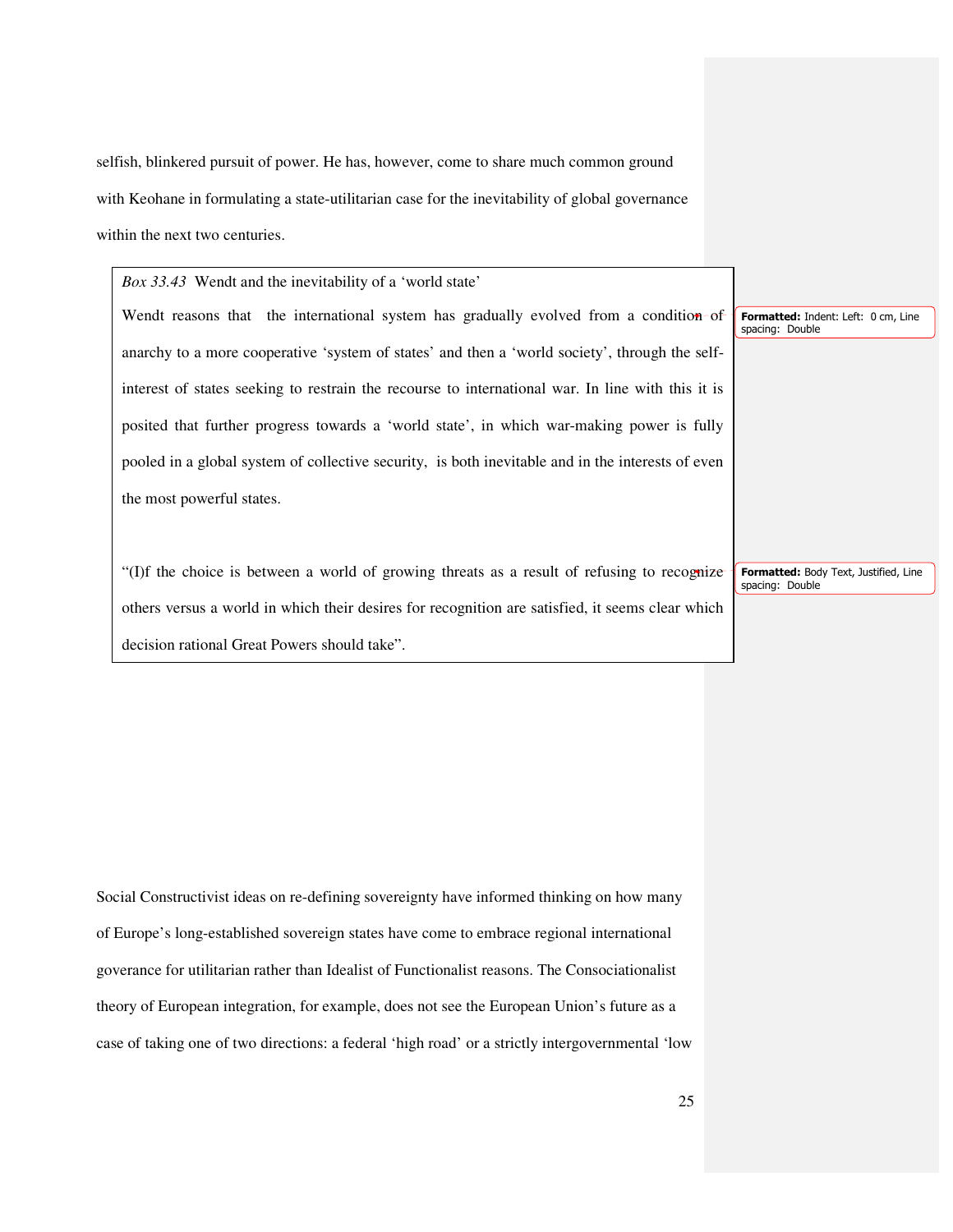road' (with, for example, no majority voting and state vetoes on all issues). Instead, this approach suggests that the states of the European Union will continue to merge economically and politically, not inspired by any holy grail of an idealized United States of Europe but through pragmatic, economic necessity (Taylor 1991). Hence, from this perspective, the launch of a single EU currency did not mark the beginning of the end of sovereign memberstates so much as the practical realization by the governments concerned that this would speed up business and that, German mark apart, the national currencies had, in any way, become largely irrelevant on the global stage. In this frame of thought sovereignty is not being abandoned but pooled in a manner that actually makes rational sense for the governments concerned.

Though principally applied in the context of European integration, Consociationalism could be seen to have global application to the development of the WTO and the numerous **international regimes** of common rules to which governments increasingly voluntarily commit themselves in order to ease the complications of dealing with modern economic interdependence. In this view, then, sovereignty and regional or global governance should not be understood as opposites but actually complimentary. In order for modern governments to exert influence on the world stage they need to come to terms with the limits of their independent power and embrace a more restricted interpretation of their sovereignty.

#### *Marxists*

For IR **Marxists** the significance of states and sovereignty has always been overstated in the face of the global economic structures that they feel actually determine the paths states take. Hence, from this perspective, governance has long been global: the imposition of rules and practises that facilitate the accumulation of ever more wealth by the world's economic elite.

Formatted: Font: 12 pt, Not Italic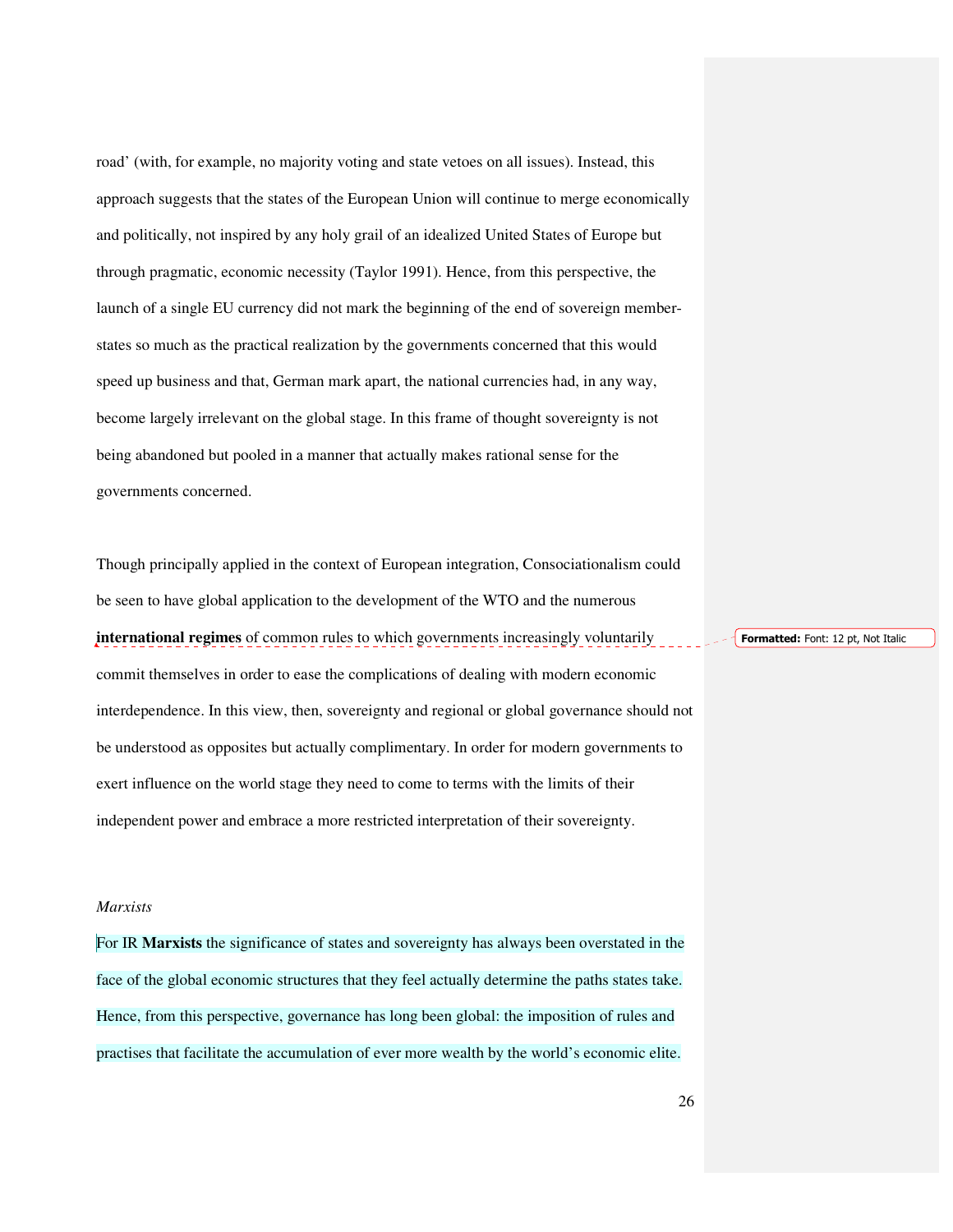What is both prescribed and predicted by Marxists, therefore, is a radically different and better form of global governance.; a stateless and classless world.

*Box 33.54* Antonio Negri on contemporary 'Empire'

Negri contends that state sovereignty has already been replaced by the 'empire' of a 'new sovereignty' of global governance based on the interests of a transnational elite. He does, however, view this development as actually offering hope of triggering the global socialist revolution he both predicts and desires.

'…globalization can be desirable and can correspond, and be part of, a revolutionary process….the very possibility of sovereignty can be destroyed by such a regime of desire. …[This can]transform the oppressive state of permanent war in which we find ourselves into a liberating war which can eventually lead to an authentic social peace' (Negri, Hardt & Zolo 2008: 59).

#### Realists

For **Realists** talk of sovereignty's demise is much exaggerated and it is too soon to write off the state. Sovereignty continues to be cherished by those who have it and desired by many of those who do not. The number of sovereign states in the world has continued to grow in recent years and this trend looks likely to continue. Some colonies, like Greenland, have edged closer to full independence and many separatist 'stateless nations', like the Chechens, Basques, Kurds and Quebequois, continue to pursue sovereignty. Additionally, the reach of sovereignty is being extended by states looking to expand their territorial claims to include

Comment [p13]: It does feel as though Marxism gets short-changed with one short paragraph. Any way to expand? You certainly have room under the word count.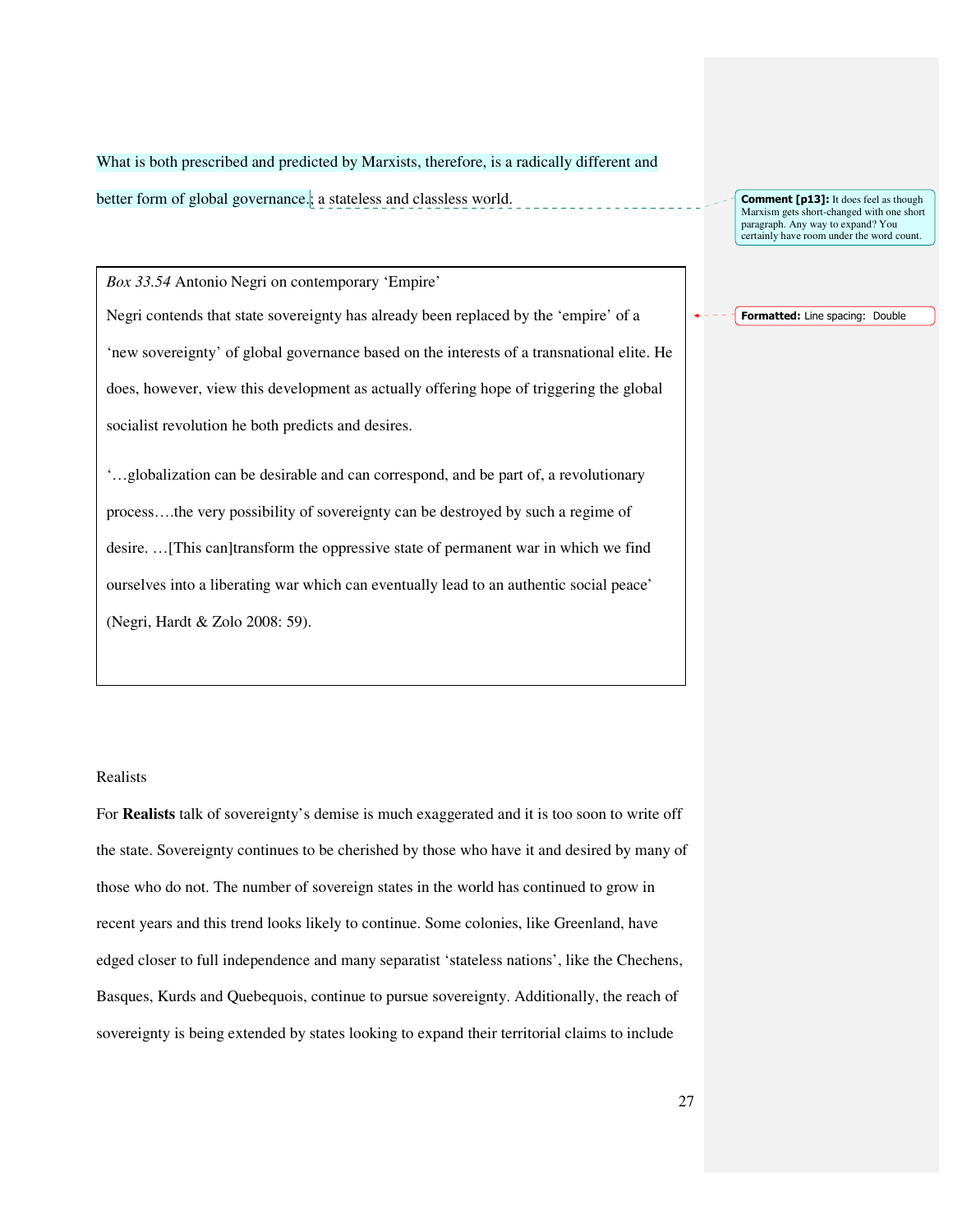continental shelves hundreds of miles from their coastlines and so erode the notion of *terra nullius*. The scramble that has emerged in recent years to claim large tracts of the Arctic Ocean is a case in point.

Realists also suggest that the growth of global cooperation that has undoubtedly occurred in recent years does not necessarily indicate a decline in state power. International organizations and international treaties have proliferated and, beyond this, less formal rules within *international regimes* in particular areas of common interest have emerged but these can still be seen as arrangements agreed to by sovereign state governments for their mutual interests. Indeed, the more there are of such cooperative arrangements the more there are means for powerful states to exercise hegemonic leverage over other states.

**The renowned neo-Realist IPE specialist Robert Gilpin argues that globalization has not altered** *Box 33.65* Gilpin and the persistence of state power the fundaments of IR and that we still inhabit a statecentric world. 'It is certainly true that economic and technological forces are profoundly reshaping international affairs and influencing the behavior of states. However, in a highly integrated global economy, states continue to use their power and to implement policies to channel economic forces in ways favorable to their own national interests and the interests of their citizenry.' (Gilpin 2001: 5) Formatted: Line spacing: Double Formatted: Font: Not Italic Formatted: Font: Not Italic Formatted: No Spacing Formatted: No Spacing, Line spacing: Double

Formatted: No Spacing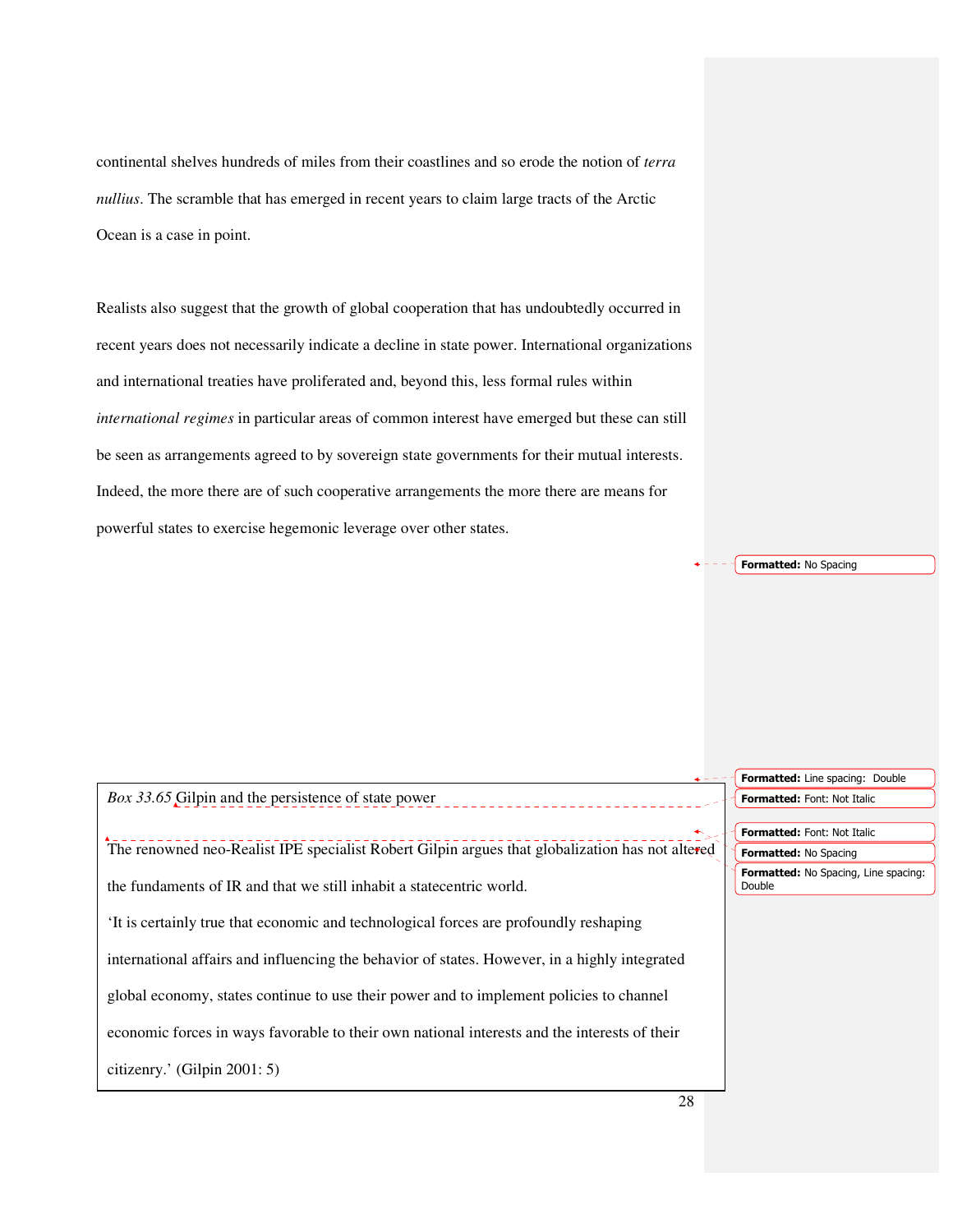Realists not only dispute that the sovereign state is in decline but also caution against wishing it away. Sovereign stewardship is still seen as the best means of maintaining order from a power politics perspective. As far back as the 1970s the renowned 'English School'nNeo-Realist Hedley Bull warned that allowing state sovereignty to erode risked ushering in an era of 'new medievalism' with a retreat to the chaos of pre-Westphalian Europe, when competing jurisdictional claims overlapped and there was no clear understanding of where political authority lay (Bull 1977: 254).

#### **Conclusions**

Formatted: No Spacing, Line spacing: Double, Tab stops: Not at 2.08 cm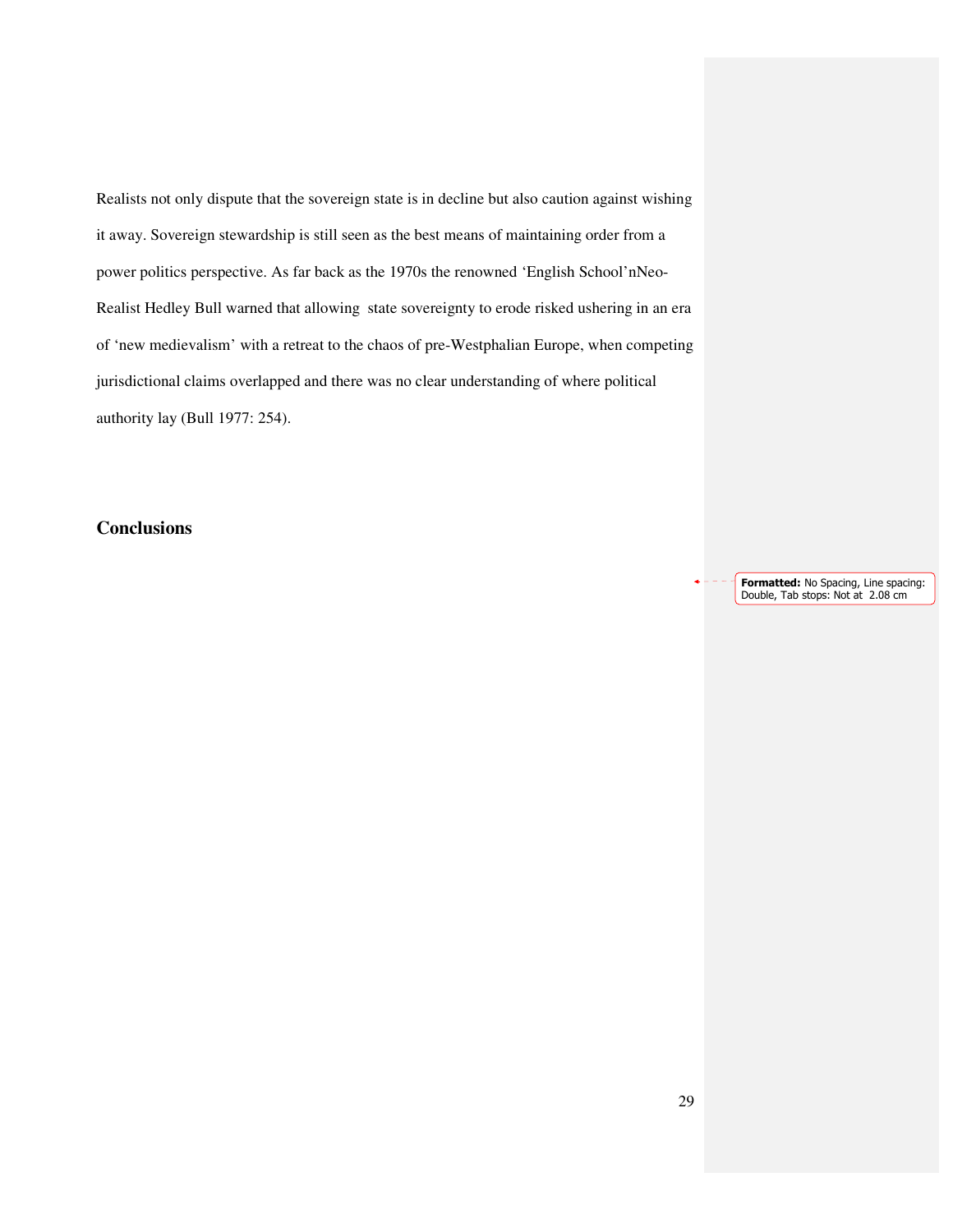| Box 33.7 Case study- Global crime, sovereignty and global governance                                 | Formatted: Line spacing: 1.5 lines |
|------------------------------------------------------------------------------------------------------|------------------------------------|
| Transnational criminal organizations have thrived under globalization. The opportunities offered     |                                    |
| for legitimate business by the shrinking of the world and opening up of many of its borders are      |                                    |
| there also for the world's growing band of illegitimate businesses.                                  |                                    |
| The sheer volume of goods crossing borders makes it ever easier to smuggle in illegal cargoes        |                                    |
| and the increased ease of moving money across borders makes it ever easier to launder the            | Formatted: Font: 11 pt, Not Bold   |
| profits of such transactions and other criminal ventures. When criminal organizations then learn     |                                    |
| to break up their operations into different countries, corrupting officials in some and perhaps      | Formatted: Line spacing: Double    |
| investing in legitimate business in other countries, it then becomes even less likely that they will |                                    |
| be brought to justice. Few now doubt that the robbers are more globalized than the cops. Though      |                                    |
| Interpol dates back to the 1920s (see Chapter 12) it is still no more than a means for national      |                                    |
| police forces to exchange information on request and is constrained by sovereignty. Like in the      |                                    |
| old US movies, the villains have come to learn that if they can cross the borderline the police      |                                    |
| will have to call off the chase. Interpol is no global police force and its reach and budget is      |                                    |
| dwarfed by groups like the Russian mafia with tentacles in dozens of countries and strategic         |                                    |
| alliances with other n'er do wells such as Latin American drug cartels.                              |                                    |
| 'States have become almost outmoded organizations: in effect, we are attempting to deal              |                                    |
| with a twenty-first century phenomenon using structures, mechanisms and instruments                  |                                    |
| that are still rooted in eighteenth- and nineteenth-century concepts and organizational              |                                    |
| forms' (Godson & Williams 1998: 324).                                                                |                                    |
| Crime has risen on the global political agenda and some robust state responses have been             |                                    |
| deployed but the problem continues to grow. In 2007, in a neat encapsulation of the impact of        |                                    |
| globalization on crime and sovereignty, at the same time as British and US troops were being         |                                    |
| despatched to Colombia to help its government fight drug barons, the Colombian government            |                                    |
| were sending ministers to London and Washington to plead for help in curbing the demand for          |                                    |
| cocaine amongst their populations which was, ultimately, fuelling the whole phenomenon.              |                                    |
| Interpol are unequivocal in recognizing their impotence in the face of the globalized criminals;     | Formatted: Line spacing: Double    |
| 'No one country can effectively fight transnational organized crime within or outside its            |                                    |
| borders. Therefore, I submit, countries must relinquish some of their procedural or                  |                                    |
| substantive sovereignty in order for the purpose for which sovereignty exists in the first           |                                    |
| place to remain intact.' Ronald Noble, Secretary General of Interpol 2003' (Noble                    | Formatted: Font: Italic            |
|                                                                                                      | 30                                 |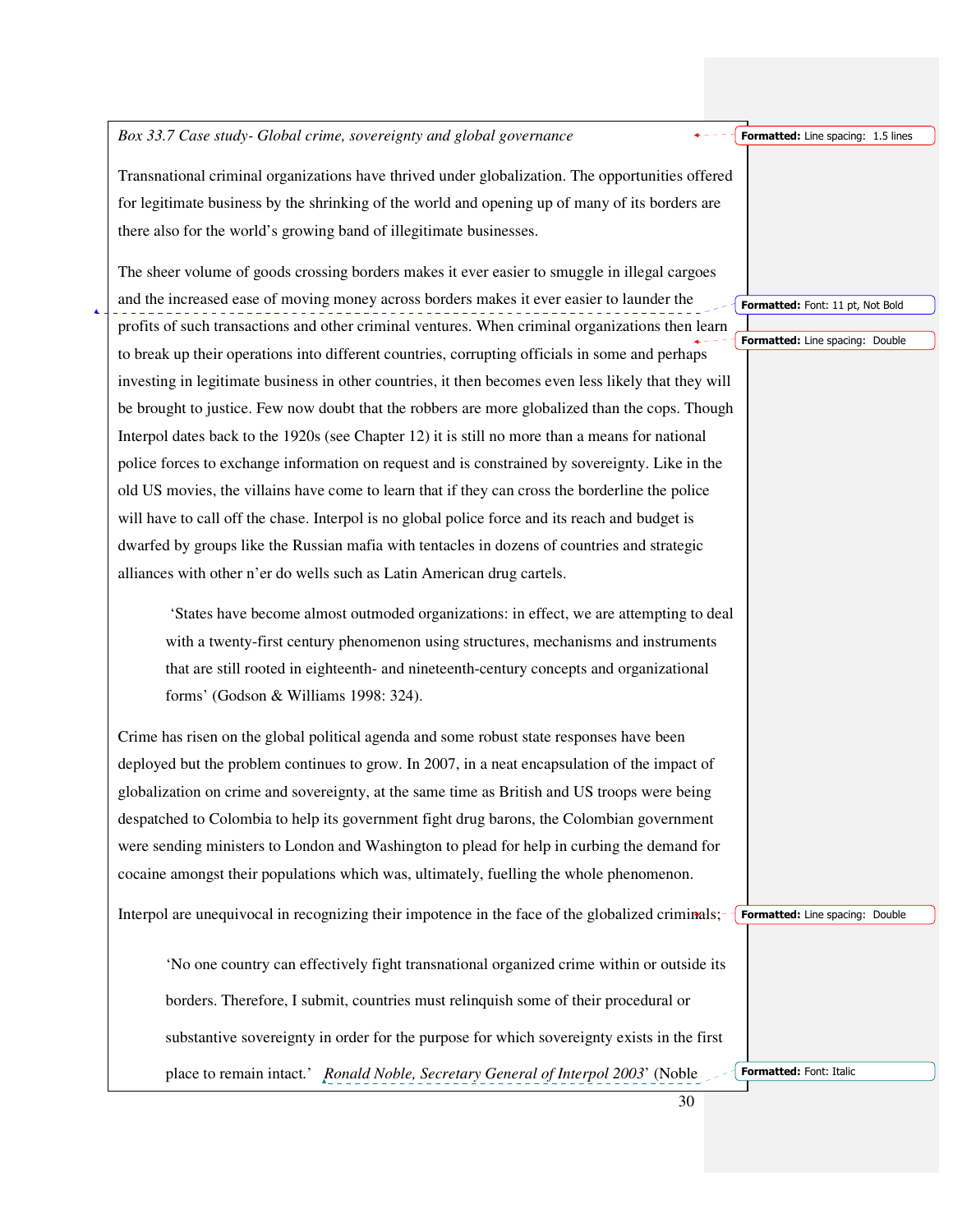#### *REFLECTION*

*List the political issues- if any- that you think would be better decided at the global rather than sovereign state level. (the fewer there are the more of a Realist you probably are).* 

There seems little doubt that governments have become less and less able to fully control events in their states in the face of globalization. Whether this signals the end of sovereignty as we know it, a re-definition of the concept, or the need to bolster the state in order to tame globalization is, however, open to debate.

• Sovereignty is defined clearly in International Law but it is increasingly debateable whether sovereign states really do control their own affairs any more.

Comment [p14]: Good case study and question.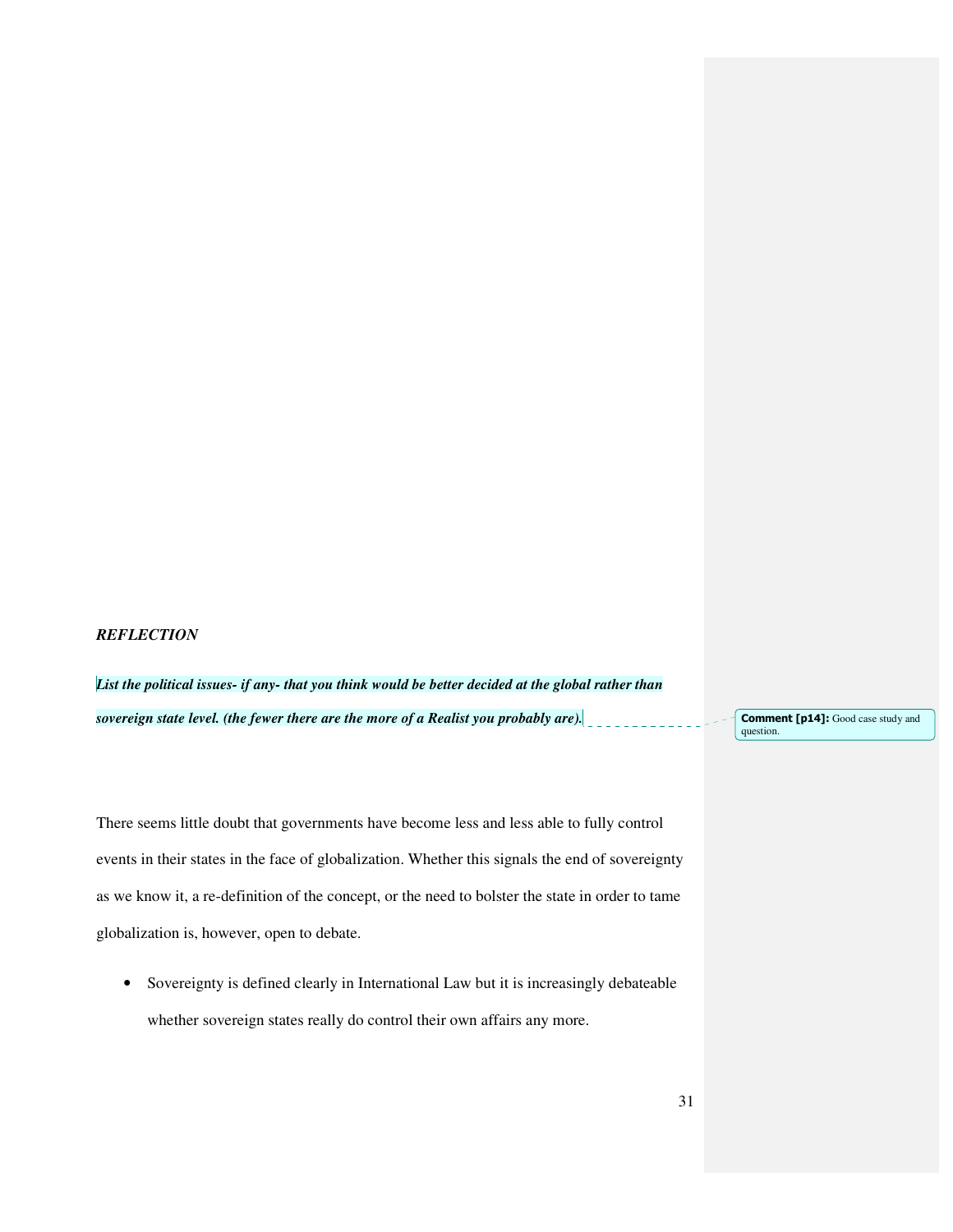• IR theories differ in their interpretations of the future of the state; Liberals envisage that global governance is inevitable, Social Constructivists similarly see many states coming to embrace elements of global governance. Marxists have long downplayed the significance of the state and forecast global socialist revolution. Realists contend that the state is here to stay.

#### **QUESTIONS**

- Explain what is meant by *sovereignty* and consider whether the significance of this concept has changed over time.
- Evaluate rival theories of how the international political system is likely to evolve in the future
- Are we heading inevitably towards some form of global government?

#### **RECOMMENDED READING**

## **Robert Keohane (2002)** *Power and Governance in a Partially Globalized World* **(London: Routledge)**

The coming together of the thoughts of a man widely held to be the most influential thinker in contemporary IR. Keohane sets out his vision of how the world is transforming and of the form it may evolve to; one of global governance but in which states continue to be significant entities.

**Adam Lupel (2009)** *Globalization and Popular Sovereignty. Democracy's Transnational Dilemma* **Routledge.**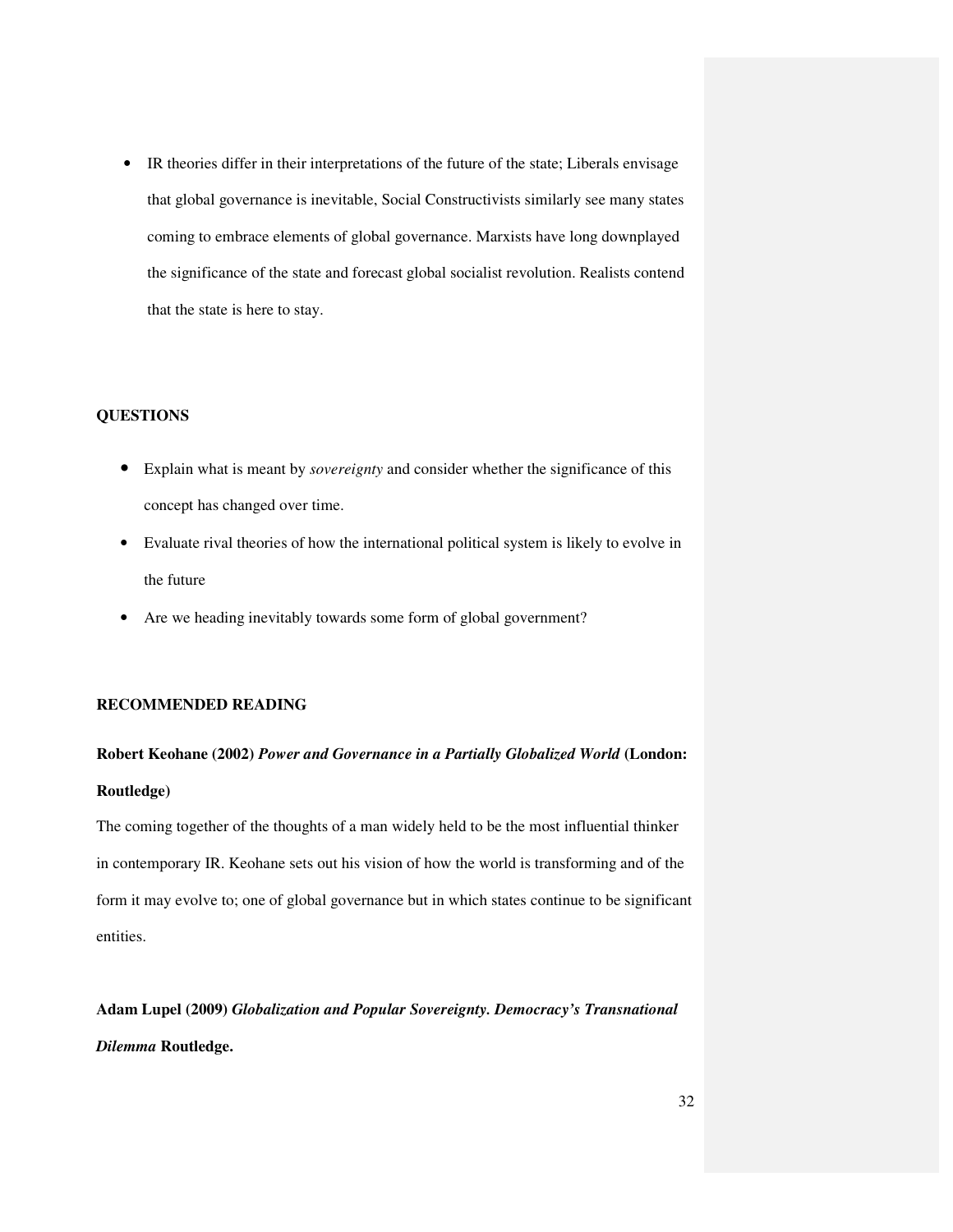Lupel re-evaluates classic historical and contemporary works on both International Relations and democracy, by the likes of Locke, Rousseau, Habermas and Held, in light of the changes being brought about by globalization. The debate over whether contemporary global change threatens to undermine or enhance the democratic notion of 'rule by the people' is analyzed in an authoritative way that bridges Political Theory and International Relations.

#### **WEBSITES**

Federal Union, http://www.federalunion.org.uk/index.shtml

Global Policy Forum, 'What is a State?' http://www.globalpolicy.org/nations/statindex.htm

#### **BIBLIOGRAPHY**

Bell, D. (1960) *The End of Ideology: On the Exhaustion of Political Ideas in the Fiftees*  Glencoe US: Free Press Formatted: Font: Not Bold Formatted: Font: Not Bold

Bull, H. (1977) *The Anarchical Society. A Study of Order in World Politics*, London: MacMillan.

Gilpin, R (2001) *Global Political Economy: Understanding the International Economic Order*, Princeton: Princeton University Press.

Godson & Williams Godson, R. & Williams, P. (1998) 'Strengthening Cooperation against Transsovereign Crime: A New Security Imperative', *Transnational Organized Crime*, 4, no.s 3&4 Autumn/Winter: 321-355.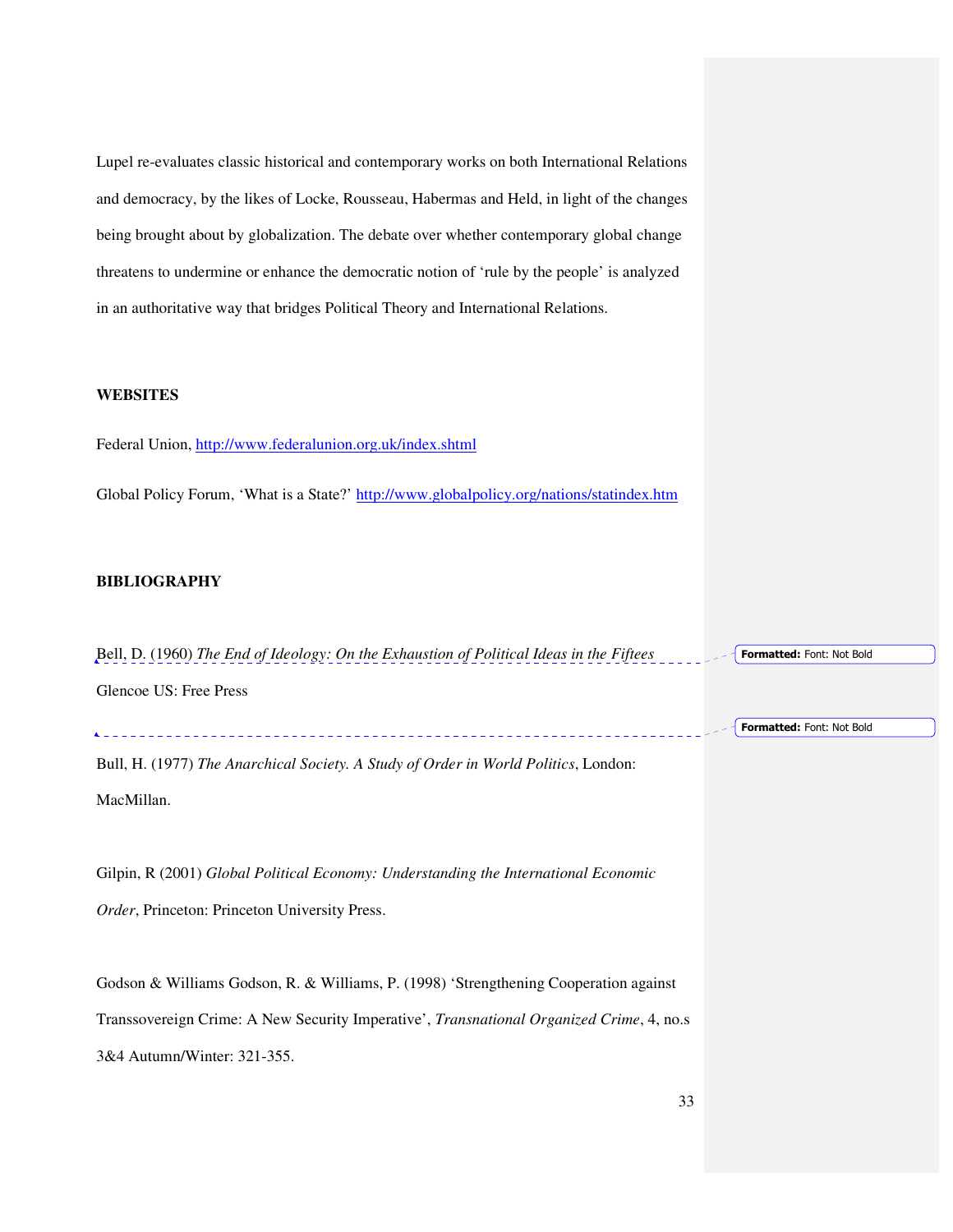Hobson, J. (1915) *Towards International Government*, NewYork: MacMillan Company.

Jacques, M (2004) 'Strength in Numbers', *The Independent* October 23: 23

Keohane, R. (2002) *Power and Governance in a Partially Globalized World*, London: Routledge.

Mitrany, D. (1975) *The Functional Theory of Politics,* London: Robertson.

Negri, Hardt & Zolo (2008) *Reflections on Empire* Cambridge: Polity.

Noble, R (2003) 'Interpol's Way: Thinking Beyond Boundaries and Acting Across Borders Though Member Countries Police Forces', speech delivered at Tufts University, Boston, March 1<sup>st</sup>. http://www.interpol.int/public/ICPO/speeches/SG20030301.asp (accessed 10.10.09)

Smith, R. (2008) 'Cyberstates and the Sovereignty of Virtual Communities' in Kofman & Youngs (eds), *Globalization: Theory and Practise* 3<sup>rd</sup> edition (London & New York: Coninuum)

Taylor P. (1991) 'The European Community and the State: Assumptions, Theories and Propositions', *Review of International Studies*, 17: 109-125.

K. Waltz, K. (1979) *Theory of International Politics*, Reading, US: Addison-Wesley. Formatted: Font: Not Italic